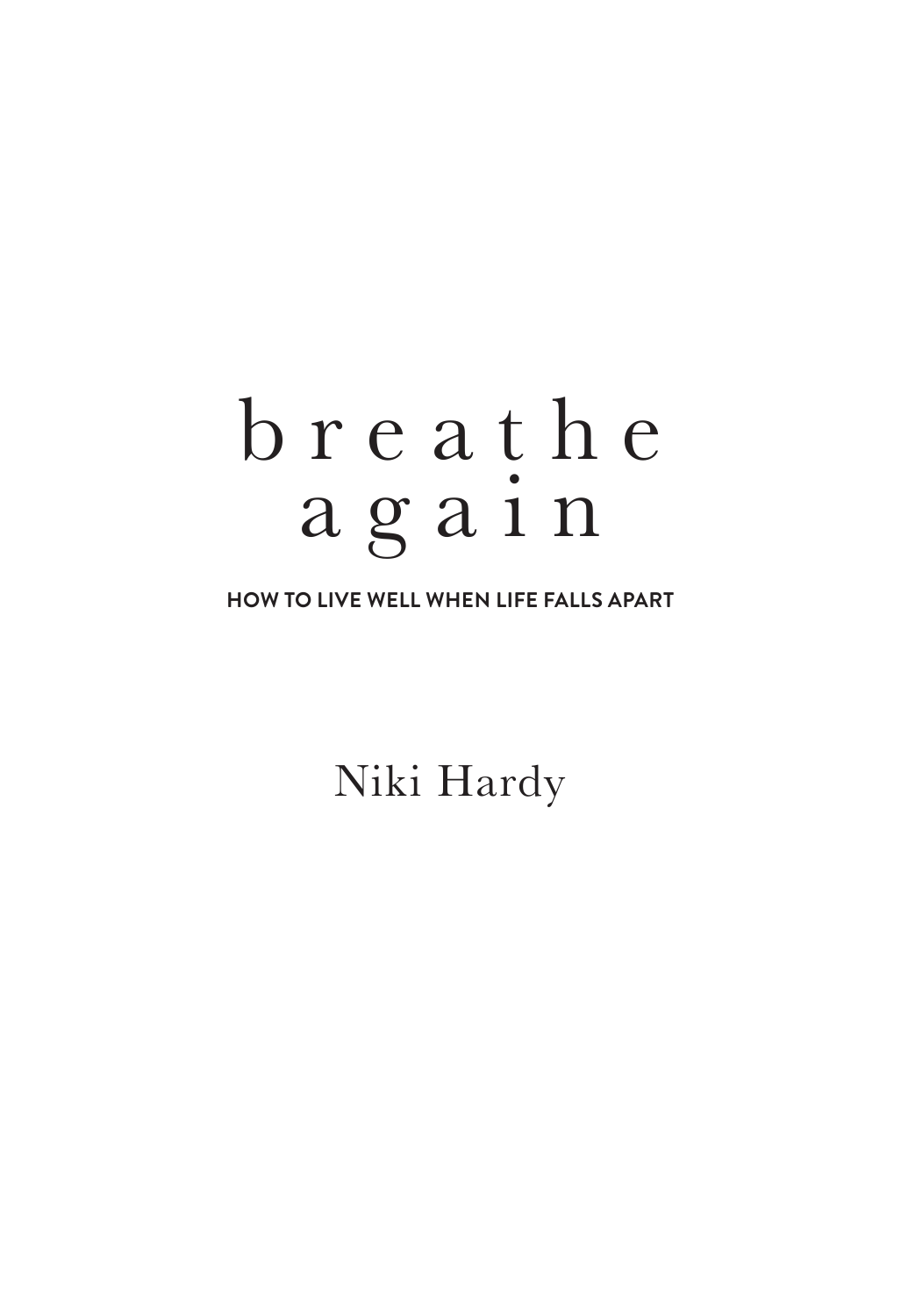# rubbish we believe when the poop hits the fan

**IT'S ALL MY FAULT, GOD'S ANGRY, AND NOW HE'S VANISHED**

A lie told often enough becomes the truth. Vladimir Lenin

The thief comes only to steal and kill and destroy. John 10:10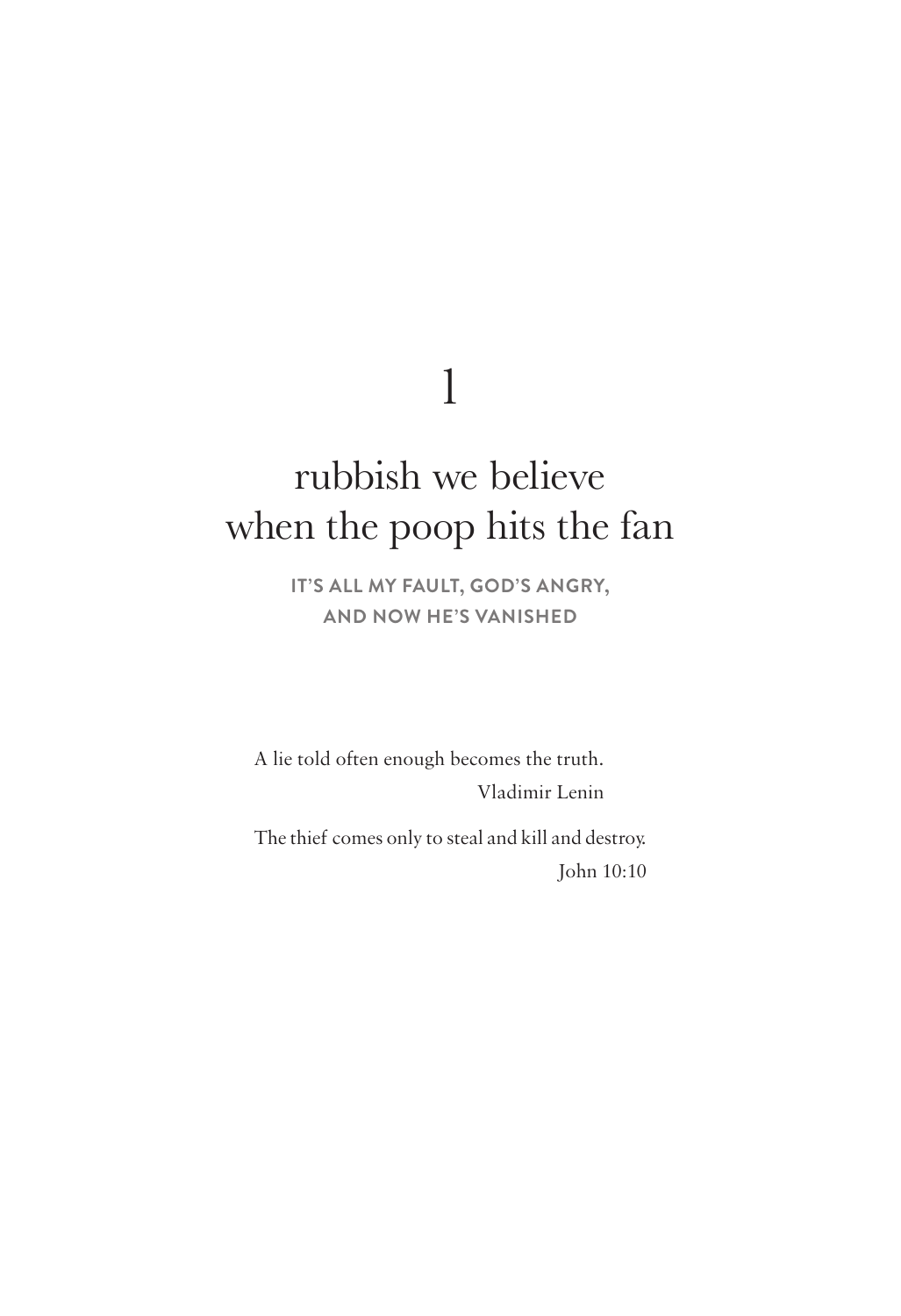Take a moment to do this exercise.

First, name something you believe about your season right now, then ask yourself why you believe it. Why does it frighten or worry you? Why do you churn it over in your mind or scream it to God in anger?

Then ask why again, and again.

Maybe add in a "So?" or "So . . ." Here's the idea: you're on a treasure hunt, and the core belief is the gold. The selftrash or God-trash you unknowingly believe is the dandelion root that needs pulling out.

Let me show you what it looked like for me when I did this exercise.

My first belief or cry out to God was, *I can't believe God would let this happen to me and my family.*

So I asked, Why?

*Because I've done so much for him, loved him, followed him—heck, even moved across the world for him done my best at every turn.*

Why?

*Because I thought he loved me.*

Why?

*Because that's what the Bible tells me and I've seen his love for other people.*

 $\mathsf{So} \dots$ 

*He obviously doesn't love me like he loves them.*

Why?

*Because I'm not good enough.*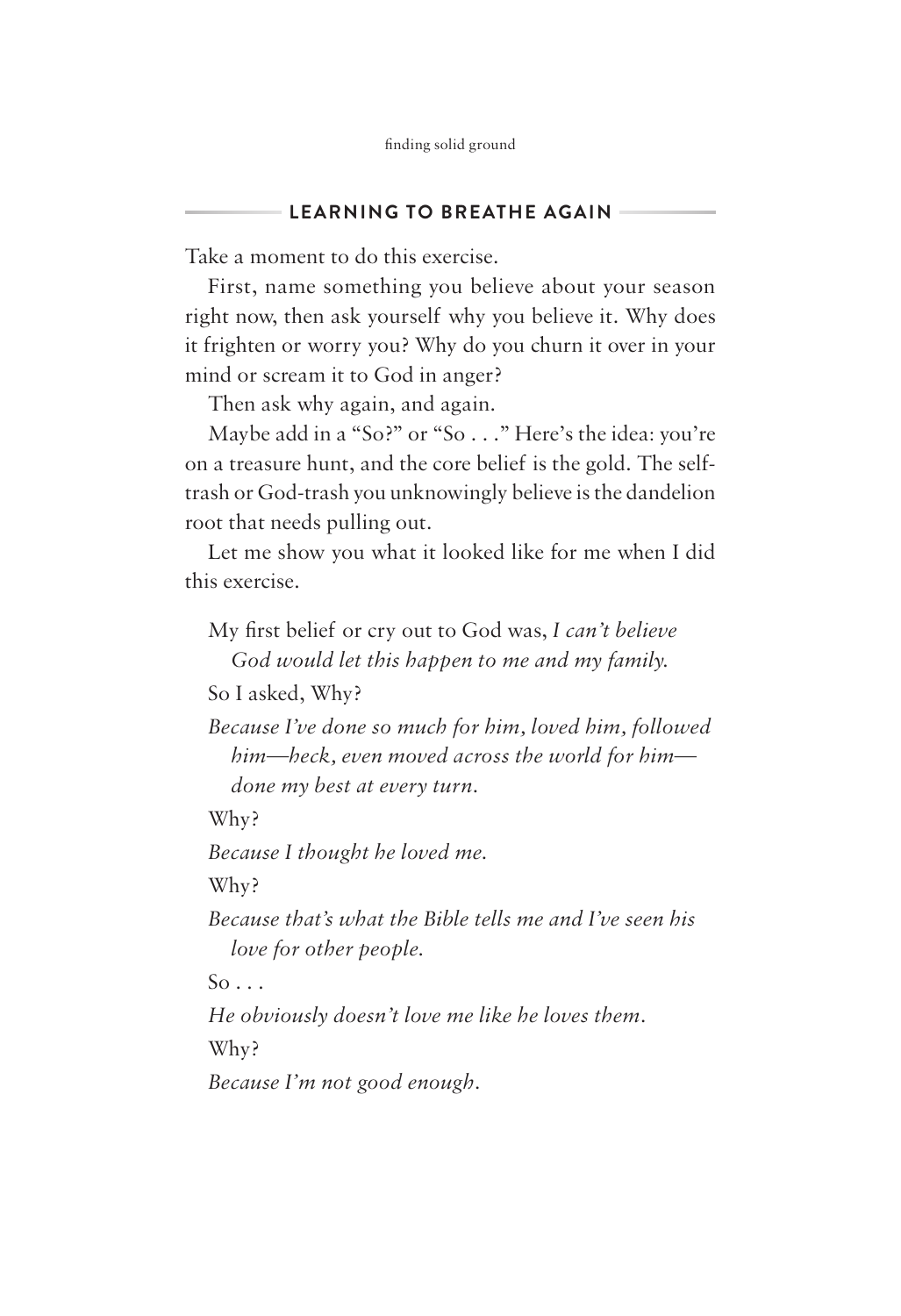Ouch. There it is. The core belief. *I'm not good enough for God to love me.*

I had to dig deeper to find the lie behind it.

 $So \ldots$ *God's grace is there for everyone else, but it doesn't apply to me.*  $So \ldots$ 

*I'm the exception. I have to earn his love.*

Boom. Found it: *I'm the exception and I have to earn God's love*. Do you see how it works?

The root holding on in the soil of my life and faith was the idea that I have to earn God's love. For a pastor's wife who is passionate about grace, this was a doozy.

Despite years of preaching and teaching about God's grace and the freedom of not needing to earn his love or salvation, I still believed, somewhere buried deep inside, that I was the exception and had to measure up to be loved (and therefore healed) by God. In my head I knew it was utter nonsense, but it's no wonder I spiral down and away from him when things get tough. No wonder I couldn't grasp all he had for me.

Now it's your turn, friend. If I can do it, so can you. If we want to kill the cancerous lies before they kill us, we have to flush them out by spraying them with Day-Glo paint to identify them. Only then can we remove them.

As we repeat this exercise over and over, we identify more and more lies. The more lies we see, the more we'll be able to remove, and the more we remove, the softer the lawn come summer and the fuller the life we can live.

So rinse and repeat, my friend. Rinse and repeat!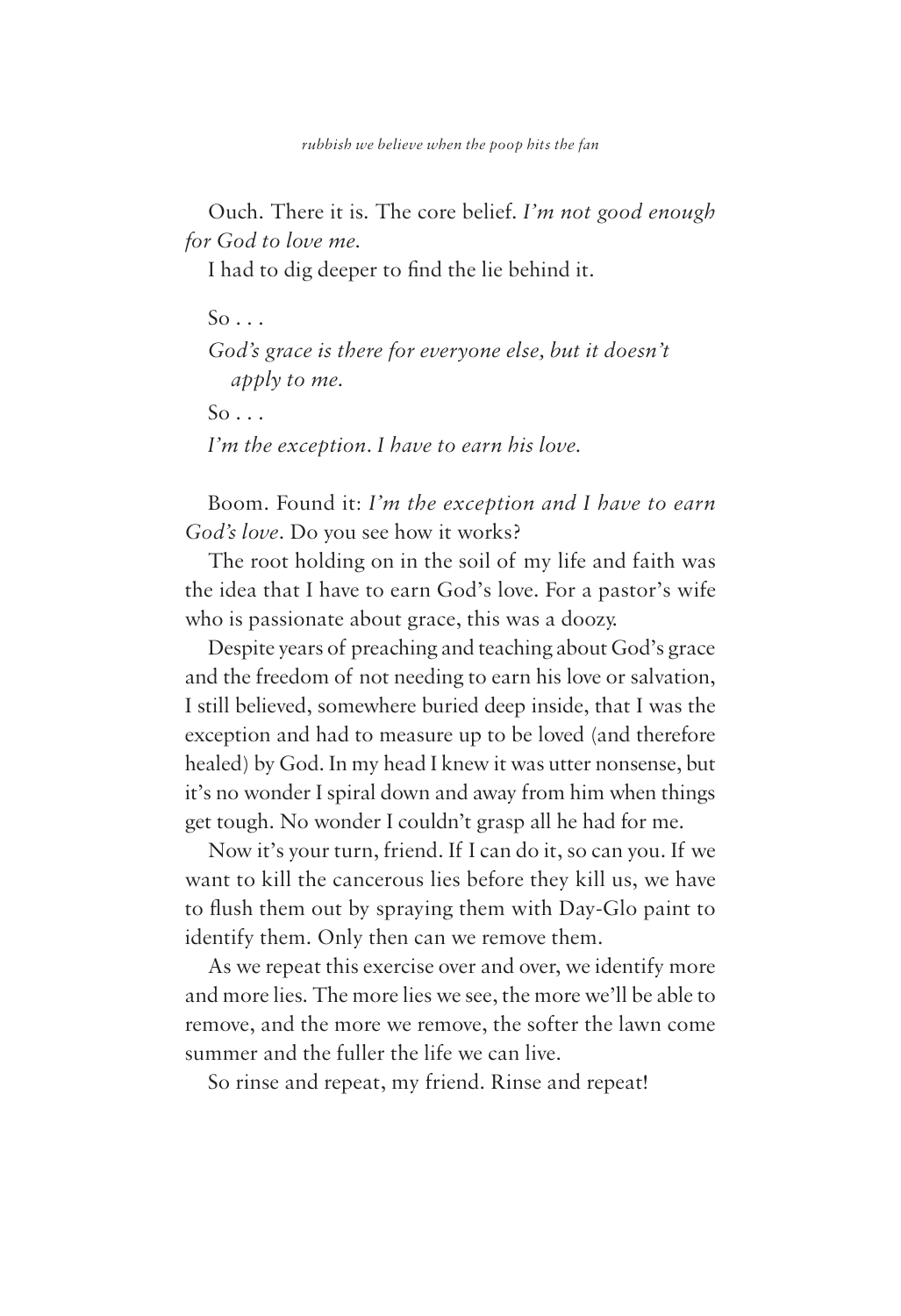# the truth we need when our world is rocked

### **LIFE DOESN'T HAVE TO BE PAIN-FREE TO BE FULL**

Indeed, one can be deceived in many ways; one can be deceived in believing what is untrue, but on the other hand one is also deceived in not believing what is true.

Søren Kierkegaard

Then you will know the truth, and the truth will set you free.

John 8:32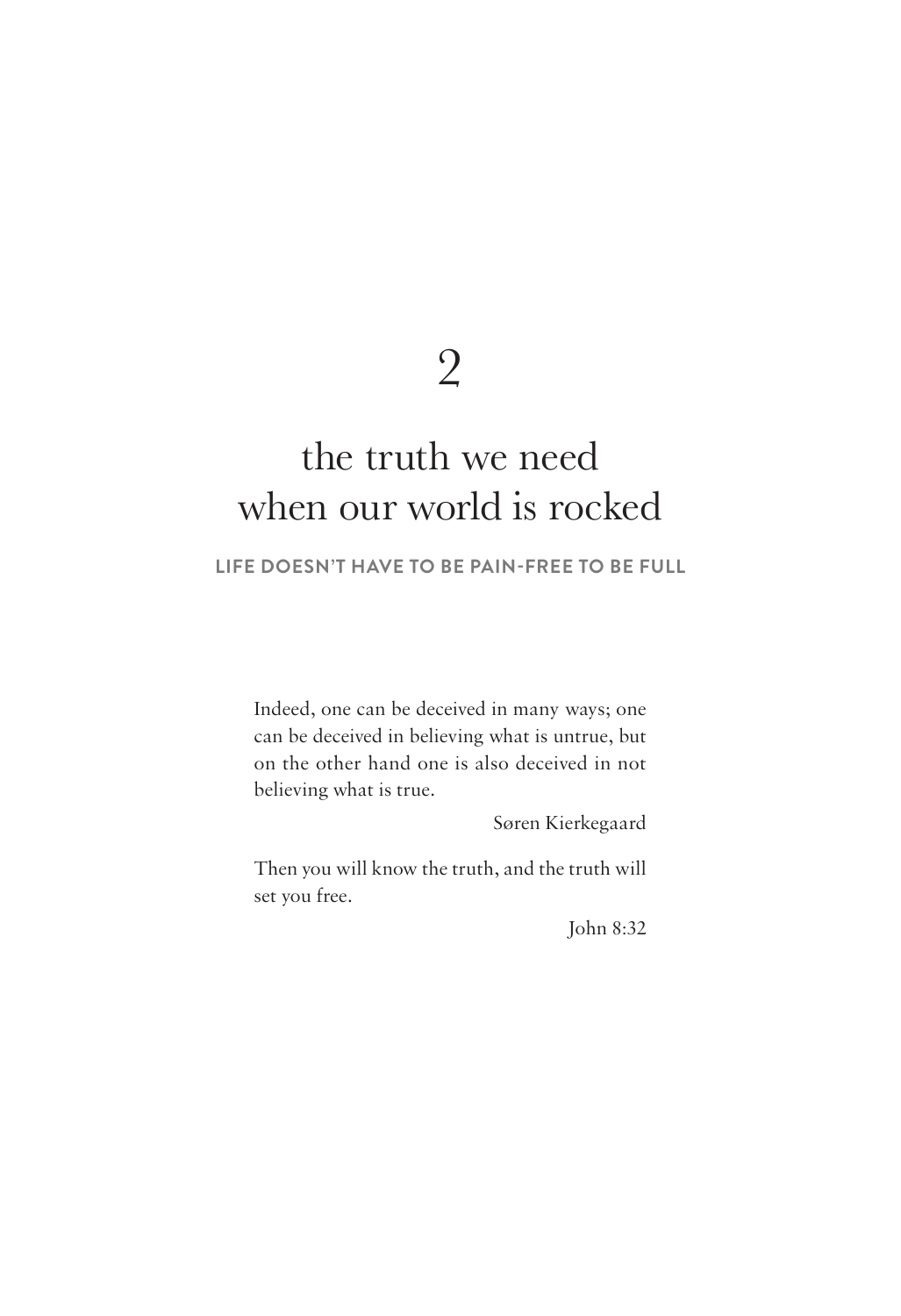Here's an excerpt of a love letter from God to you, written entirely in Scripture verses. I've no idea who originally collated this, but I've read it over rooms packed with aching hearts and seen the truths it contains heal the most broken and paralyzed places. So now I'm sharing it with you. Breathe it in, letting God's Word do its work.

Highlight the verses that speak to you most; write them on sticky notes and post them on the fridge. Underline verses you struggle with or that grate on you, and ask yourself why that might be. Go back to the exercise in the last chapter to figure out what lie might be behind that discomfort.

If you're more of a listener than a reader, I've made an audio version where I read the entire letter over you to help you relax and let God's words sink in. Hop over to www.niki hardy.com/breatheagaingifts to download it.

#### **A Love Letter from God (Author Unknown)**

### *My dear sweet child,*

*I am not distant and angry, but am the complete expression of love (1 John 4:16). And it is my desire to lavish my love on you simply because you are my child and I am your Father (1 John 3:1). I offer you more than your earthly father ever could (Matt. 7:11).*

*Every good gift that you receive comes from my hand (James 1:17), for I am your provider and I meet all your needs (Matt. 6:31–33). My plan for your future has*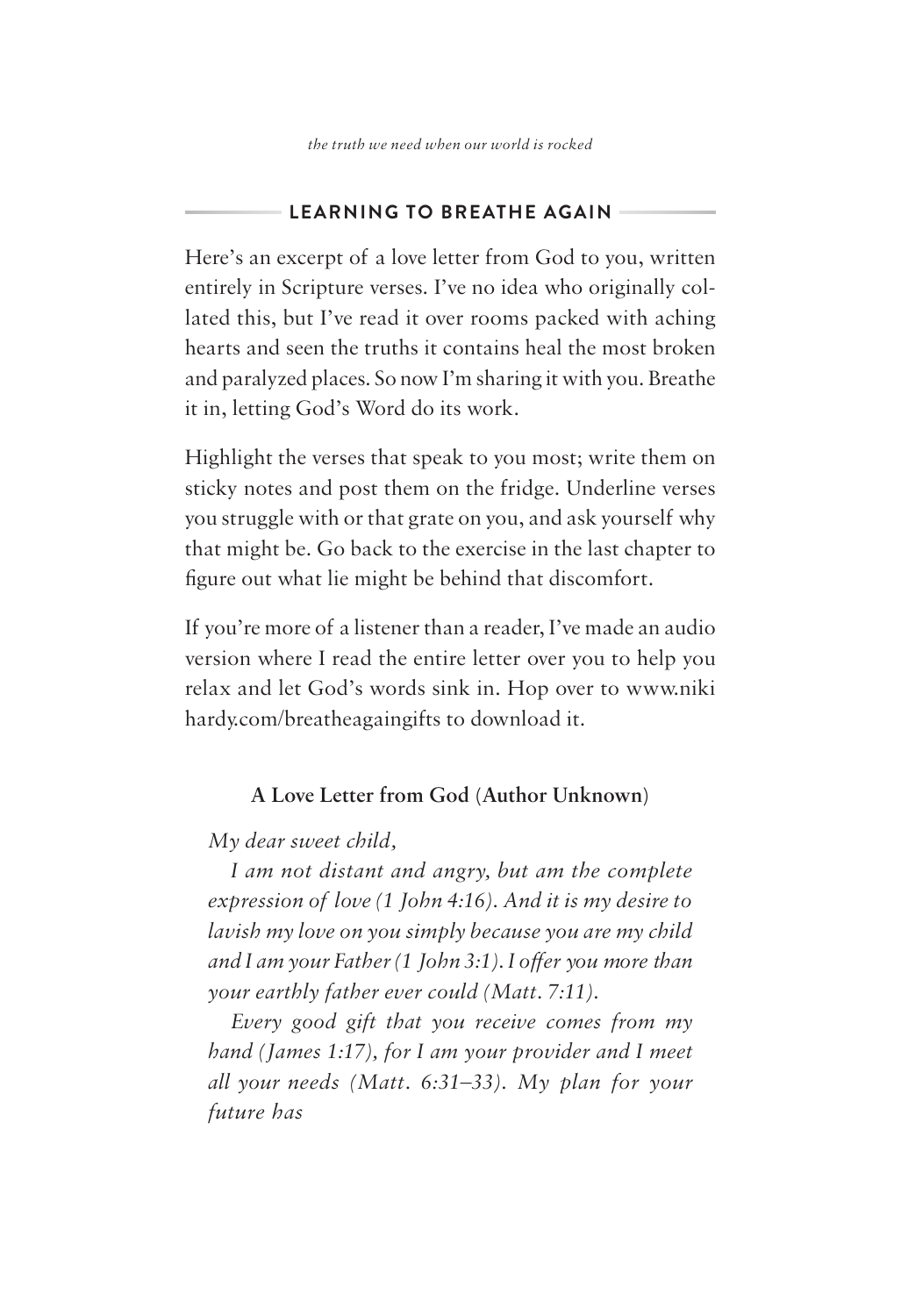#### finding solid groun

*always been filled with hope (Jer. 29:11) because I love you with an everlasting love (Jer. 31:3).*

*My thoughts toward you are countless as the sand on the seashore (Ps. 139:17–18) and I rejoice over you with singing (Zeph. 3:17). I will never stop doing good to you (Jer. 32:40), and I want to show you great and marvelous things (Jer. 33:3).*

*If you seek me with all your heart, you will find me (Deut. 4:29). Delight in me and I will give you the desires of your heart (Ps. 37:4). I am able to do more for you than you could possibly imagine (Eph. 3:20), for I am your greatest encourager (2 Thess. 2:16–17).*

*I am also the Father who comforts you in all your troubles (2 Cor. 1:3–4). When you are brokenhearted, I am close to you (Ps. 34:18). As a shepherd carries a lamb, I have carried you close to my heart (Isa. 40:11). One day I will wipe away every tear from your eyes and will take away all the pain you have suffered on this earth (Rev. 21:3–4).*

*I am your Father, and I love you even as I love my Son, Jesus (John 17:23).*

*God*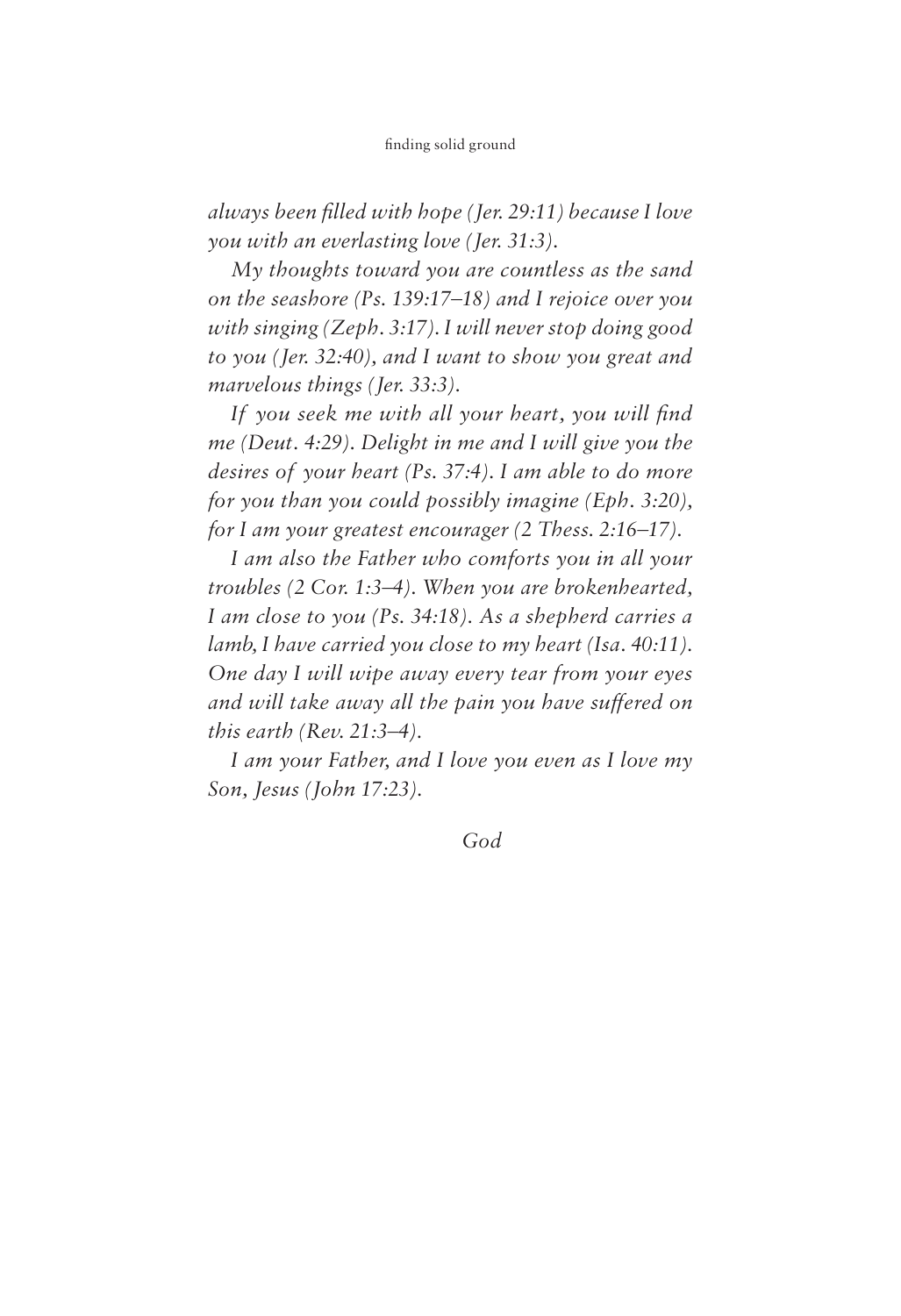# practice makes better, not perfect

You are braver than you believe, stronger than you seem, and smarter than you think.

Christopher Robin

For the Spirit God gave us does not make us timid, but gives us power, love and self-discipline.

2 Timothy 1:7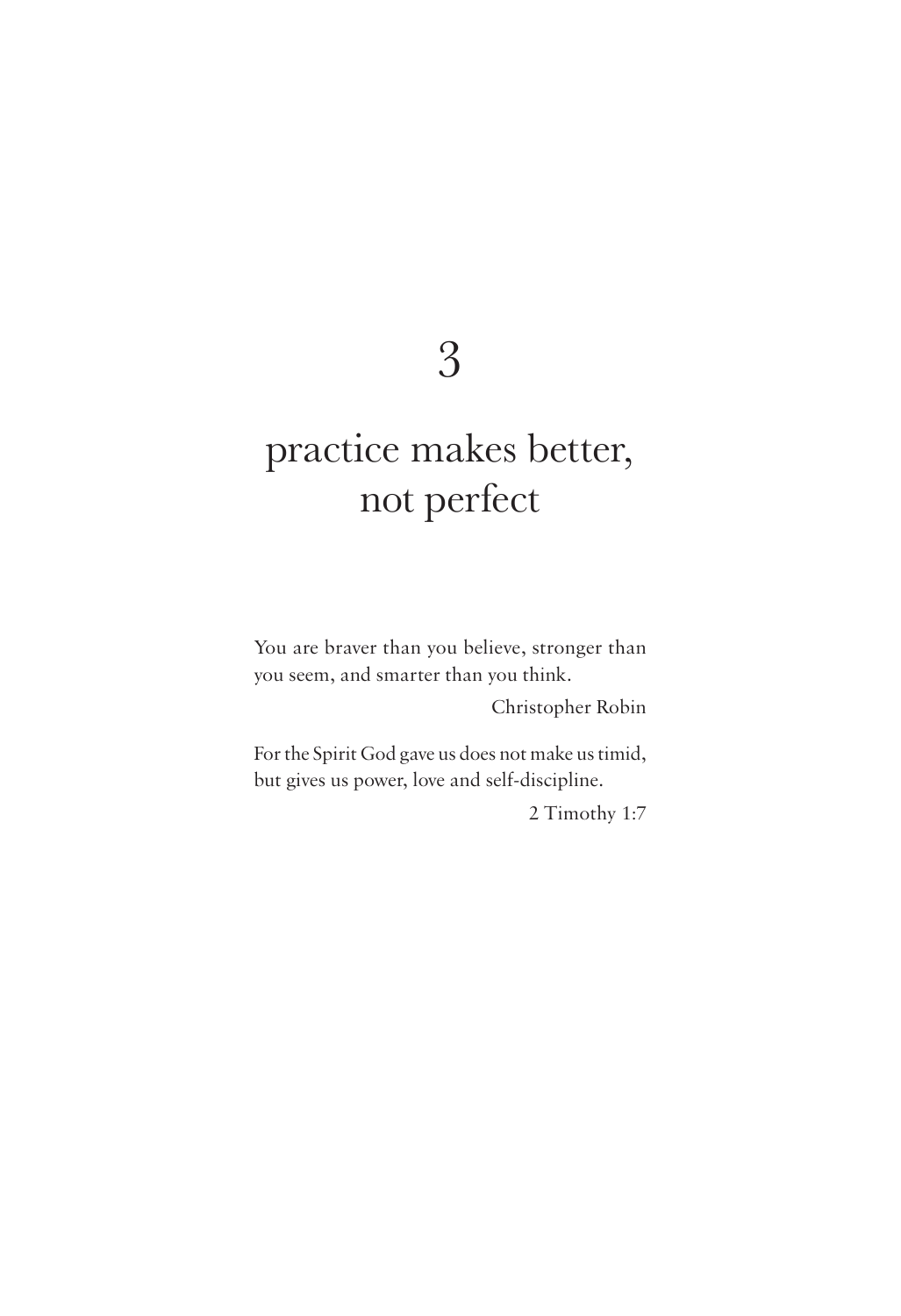You might not think you are particularly strong or brave, but I'm sure other people do. Ask a few people who know you well what they think your biggest strengths are and where they see you being brave in the midst of what you're dealing with. (You might first like to explain about this exercise so it's a little less awkward!)

How does the thought of being filled with the strength of the Holy Spirit make you feel? Excited? Nervous?

Take a moment to think about what messages you've absorbed about the Holy Spirit's role in your life and how this might affect your willingness to be open to him.

Take a moment to ask the Holy Spirit to fill you afresh or for the first time. Whether you "feel" him or not, if you ask he comes (Matt. 7:11), so take time to thank him for his presence.

Grab your calendar and block off some time every day or week to read each chapter and do the exercises, questions, and prayers. This intentional blocking off of time is a way of loving yourself, telling God you're willing, and getting the most out of the book.

Why not give yourself a little reward for completing each chapter? A bubble bath? A coffee with a friend to talk about your progress or just catch up? Setting ourselves small frequent rewards sets us up to succeed.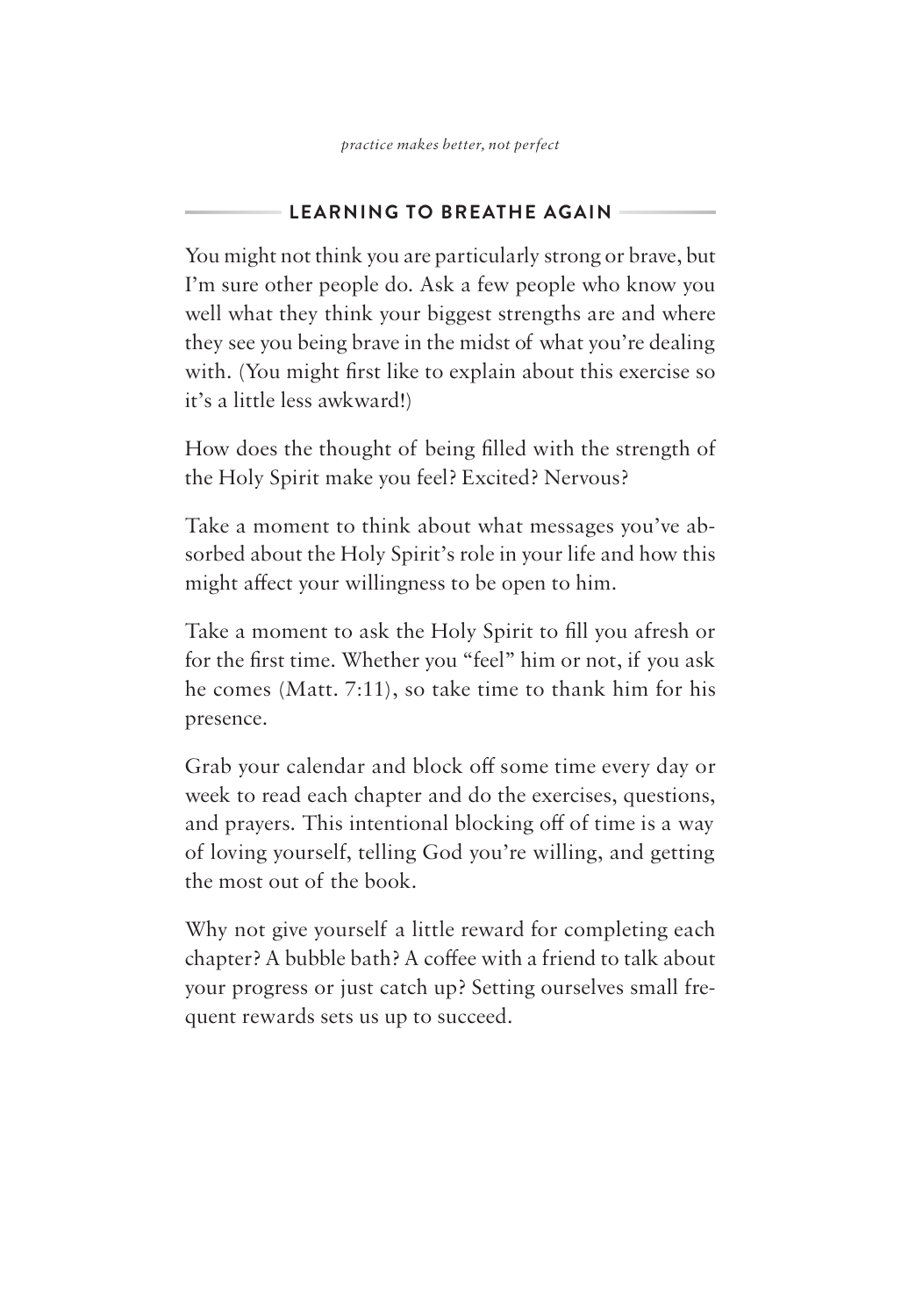### choose brave

**IT DOESN'T HAVE TO BE BIG**

Healing takes courage, and we all have courage, even if we have to dig a little to find it.

Tori Amos

Have I not commanded you? Be strong and courageous. Do not be afraid; do not be discouraged, for the LORD your God will be with you wherever you go.

Joshua 1:9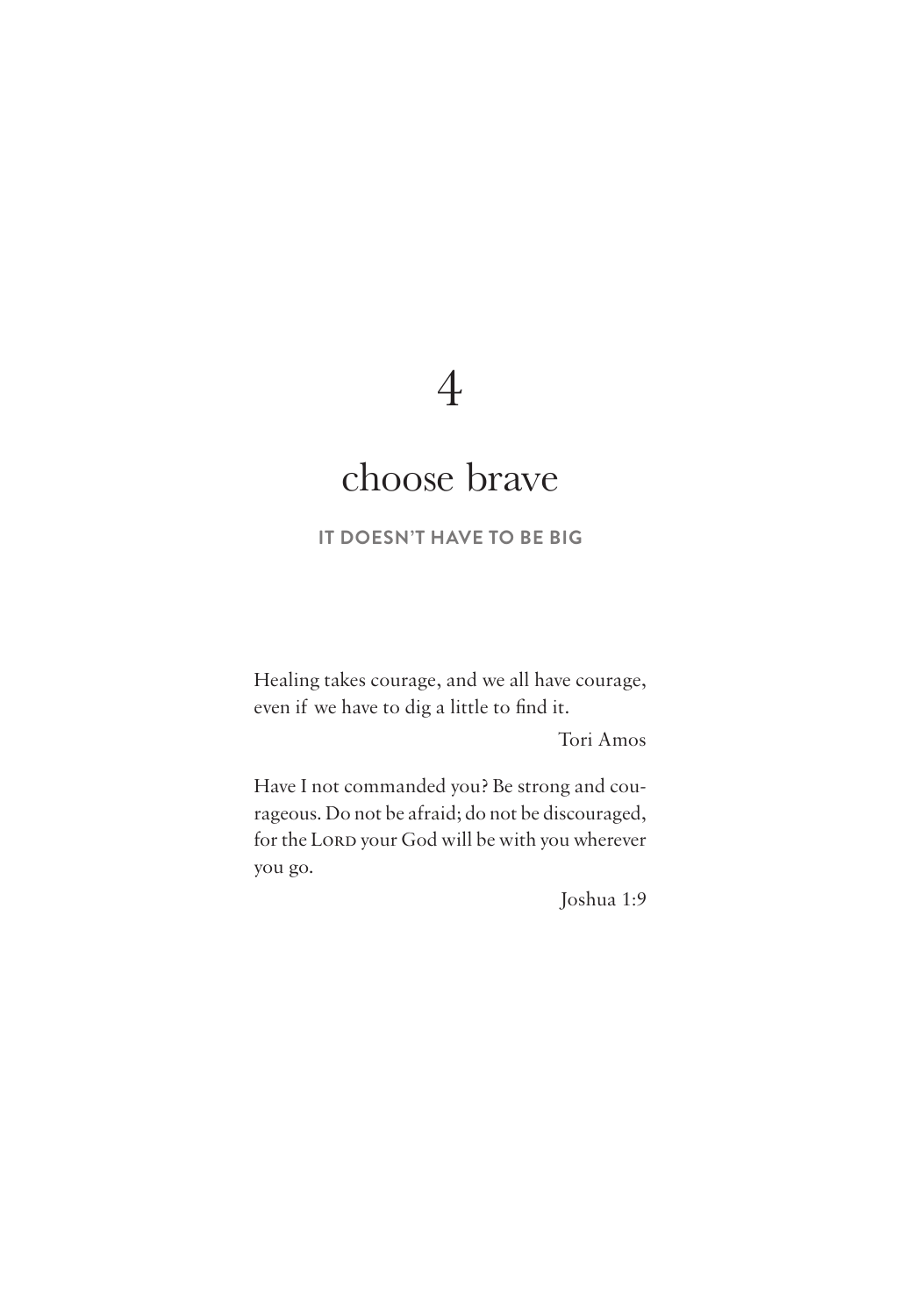What is causing you the most fear in your life today?

How are you responding? Are you stepping out toward those fears or hunkering down, doing your best to avoid them?

Do you feel out of control and out of choices? If so, take a good look at your life. Is that really true? List three small brave choices you could make this week.

What positive thing would happen if you stepped ahead scared and made these choices? In other words, list the upside of making these brave choices.

The Bible tells us God will be with us and never leave us (Josh. 1:9; Deut. 31:6). What specific help from God do you need as you make these brave choices today? Tell him what you need.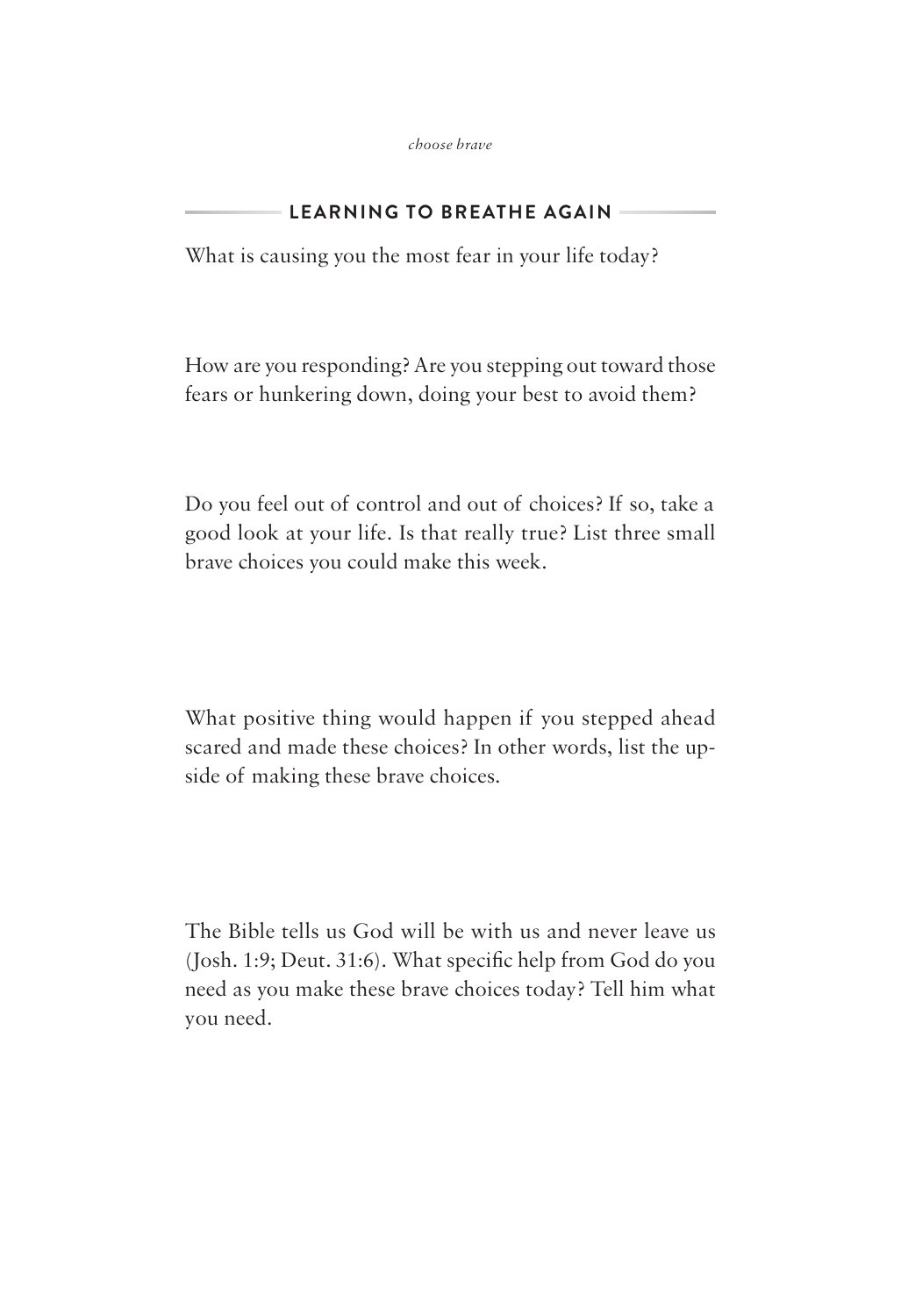Now go and set a reminder on your phone or in your planner to come back and revisit this page in a week. How did it go? What was hard? What went well? What have you gained by choosing brave?

What rubies, however small, did you find when you chose brave?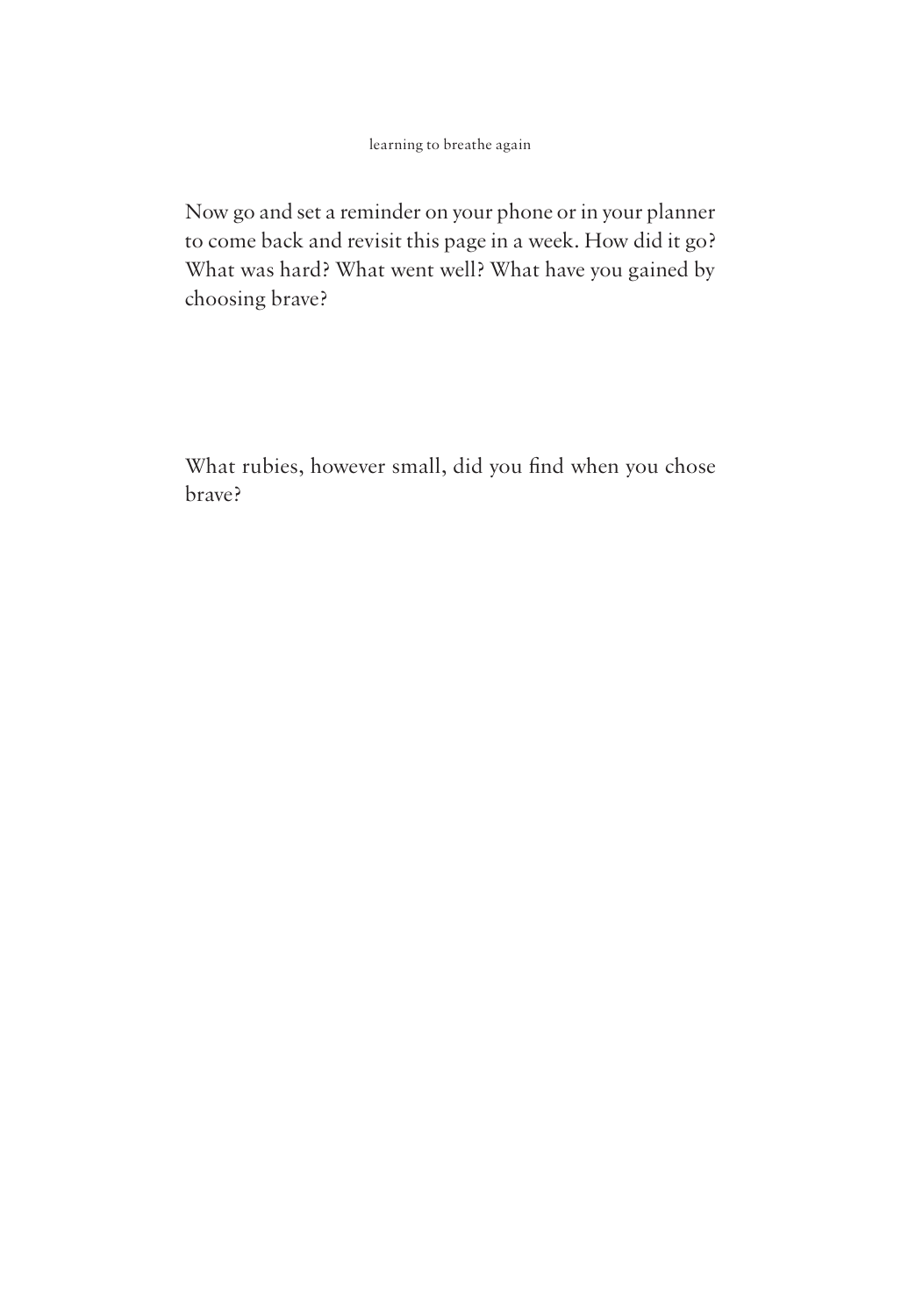### trust God

### **HE'S GOT IMPECCABLE CREDENTIALS**

When God leads us to the edge of the cliff, we can trust him and let go. One of two things will happen: either he'll catch us when we fall, or he'll teach us how to fly!

Unknown

Trust in the LORD with all your heart and lean not on your own understanding; in all your ways submit to him, and he will make your paths straight.

Proverbs 3:5–6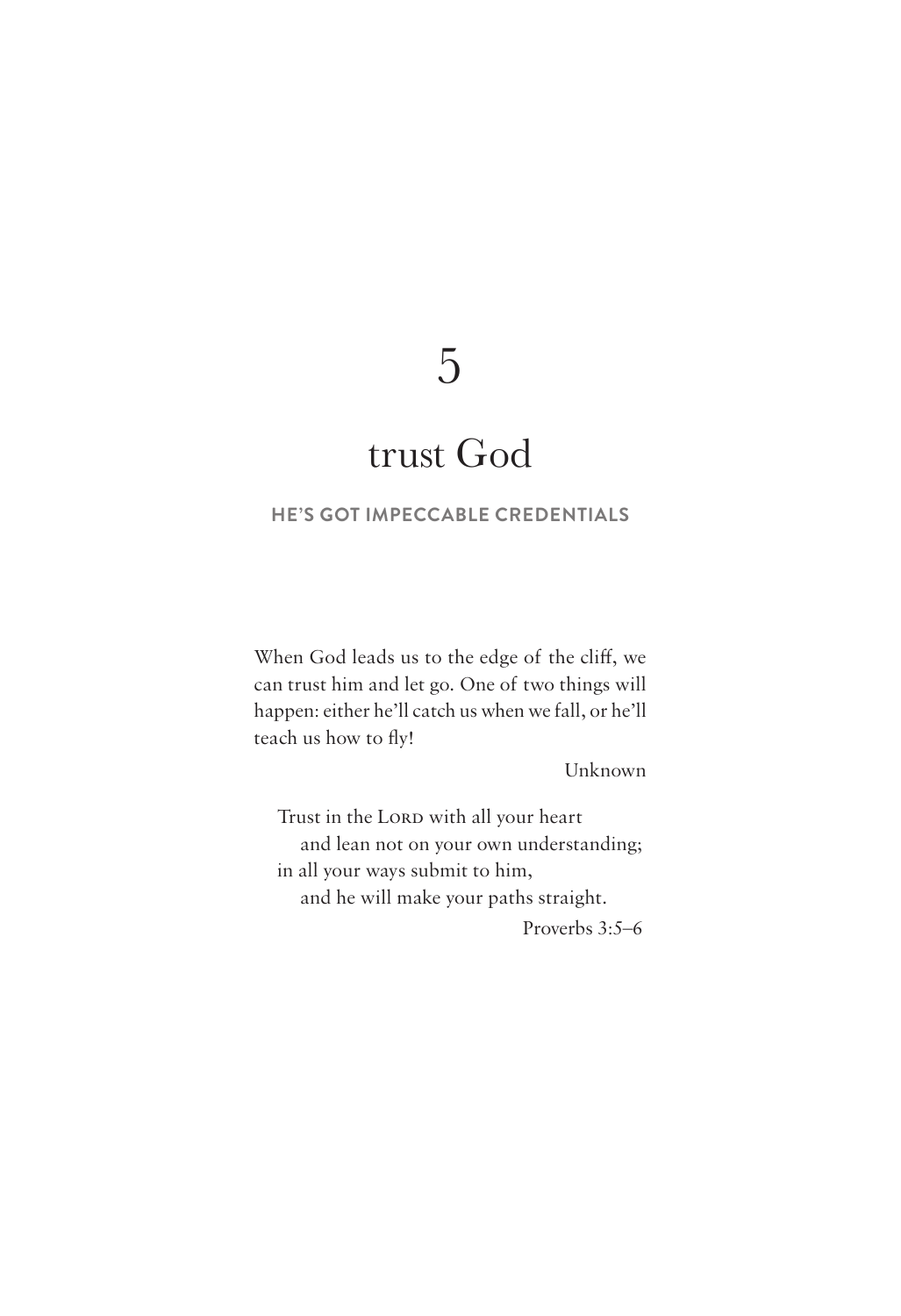Check out God's credentials by reading the story of Joseph in Genesis 37–47. How did God prove himself trustworthy to Joseph?

Describe a time when you have seen God show up in your life. If you're not sure he has, don't just think about whether he's been there in life-altering moments but think back to whether you've seen him in smaller, more personal ways.

Write a prayer asking for God's help to trust him. You can make this one your own if you like: "I'm struggling to trust you, God. I'm worried about \_\_\_\_\_\_\_\_\_\_\_\_, I'm frightened will happen, and  $\qquad \qquad$  is so painful I can hardly breathe. Trusting you is hard because of all this and I'm \_\_\_\_\_\_\_\_\_\_\_\_\_\_\_\_ [how you're feeling: scared, alone, etc.]. Please fill me with your Holy Spirit and give me the courage and strength to let go and trust you. Amen."

Which promise of God do you most need to hold on to right now?

His presence forever (Deut. 31:8) His peace (Phil. 4:7) His comfort (Isa. 49:13)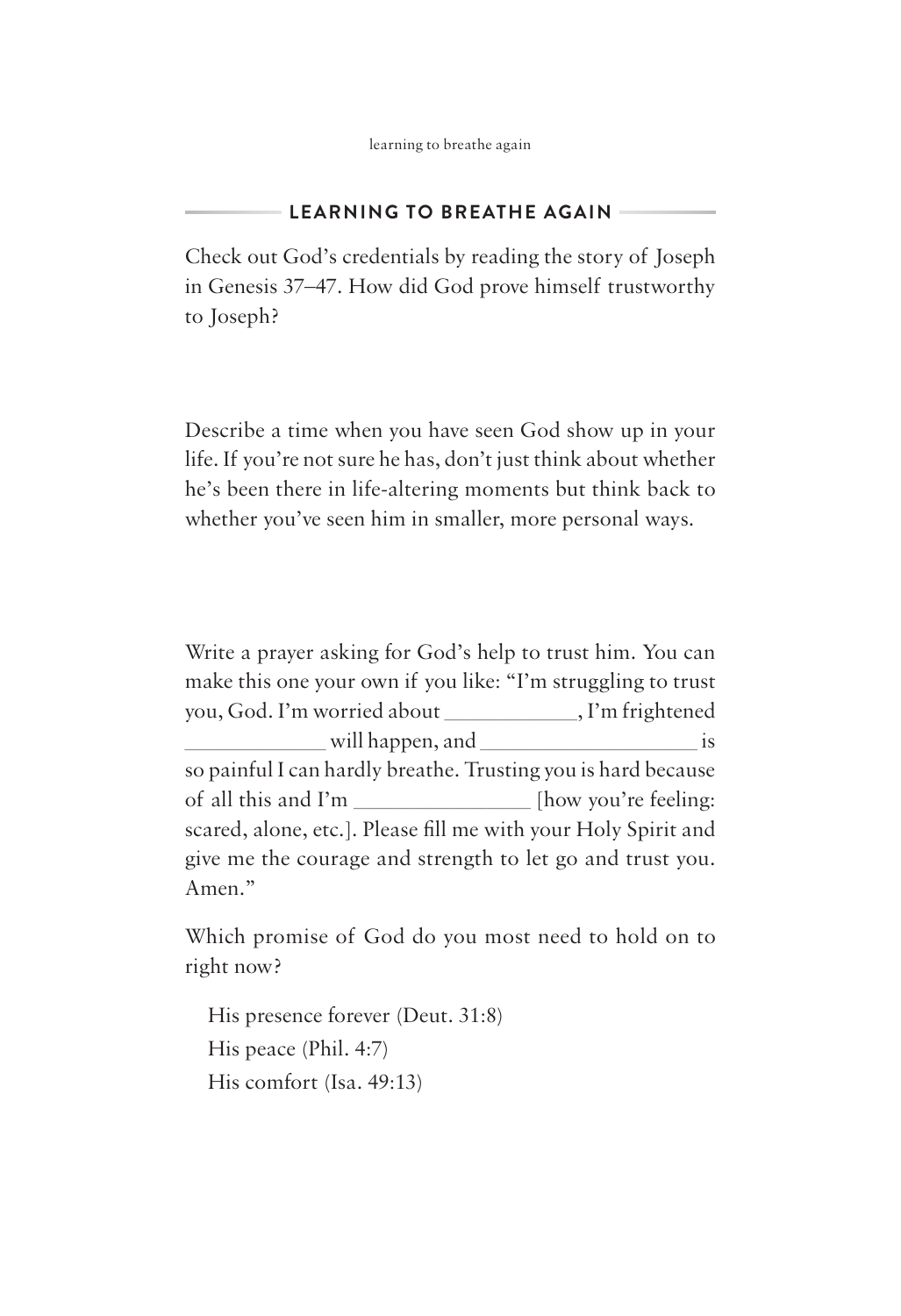*trust God*

His provision (2 Cor. 9:8; Phil. 4:19) His strength (Isa. 41:10) His unconditional love (John 3:16) His forgiveness (1 John 1:9) He will fight for you (Exod. 14:14) He will work all this for your good (Rom. 8:28) He has good plans for you (Jer. 29:11)

Take a moment to write out that Scripture and put it somewhere you'll see it every day. Memorize it, turning it into your battle cry.

What do you need to let go of in order to fully grab hold of God? Fear? Worry? Control? Unforgiveness? Grief? Something else? Take a moment somewhere quiet to breathe in your battle cry and breathe out everything you need to let go of. Repeat it over and over, slowing your breath with each cycle.

Start to build altars by keeping notes in your journal of how God meets your needs, calms your anxiety, brings hope through a friend, or proves himself trustworthy in any way.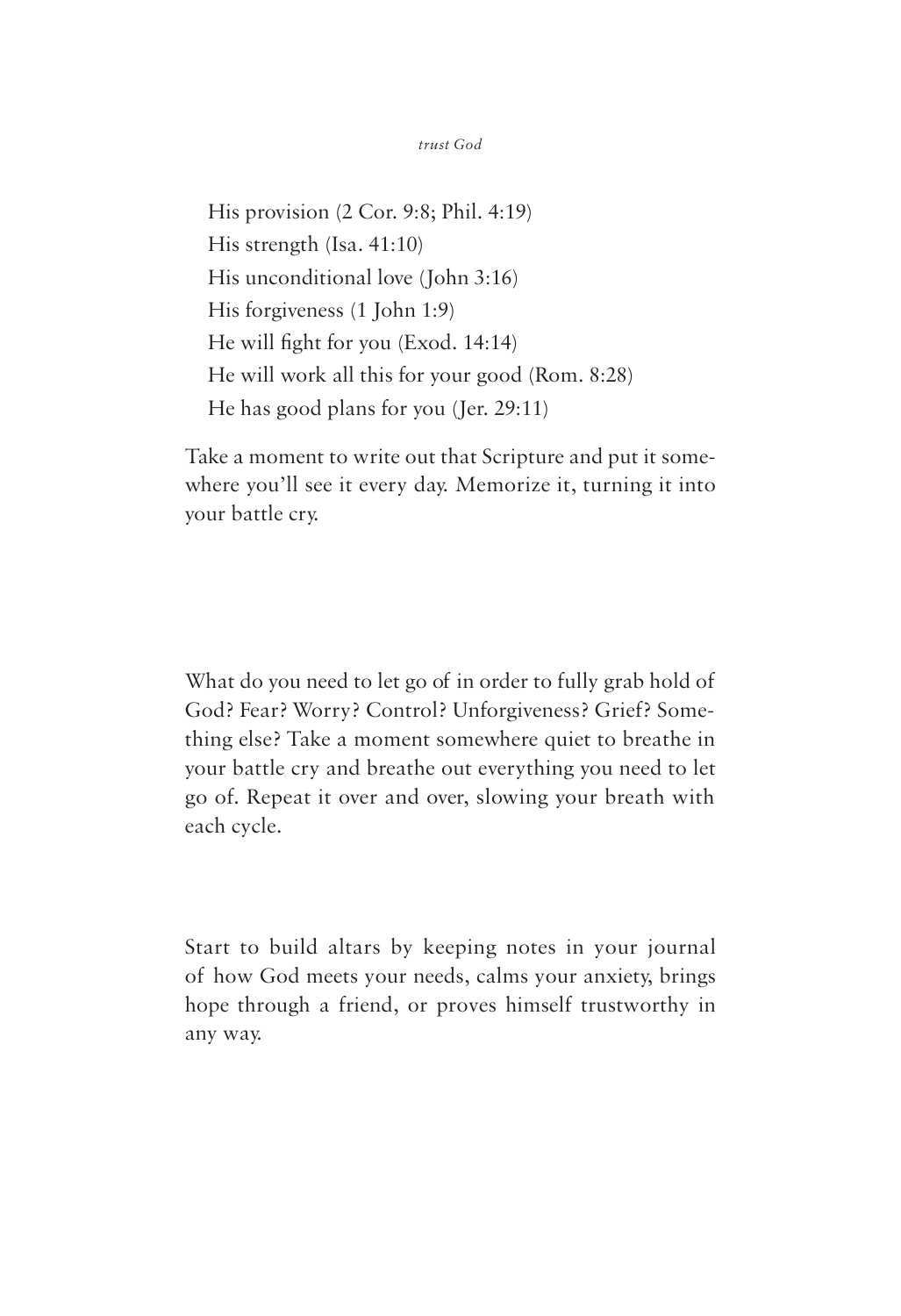If you write a prayer journal, reread its pages, marking where God has met you in the past.

Make a list of how God has been present to you over the last few months, continuing to add to it as you hold on and trust him in the months ahead.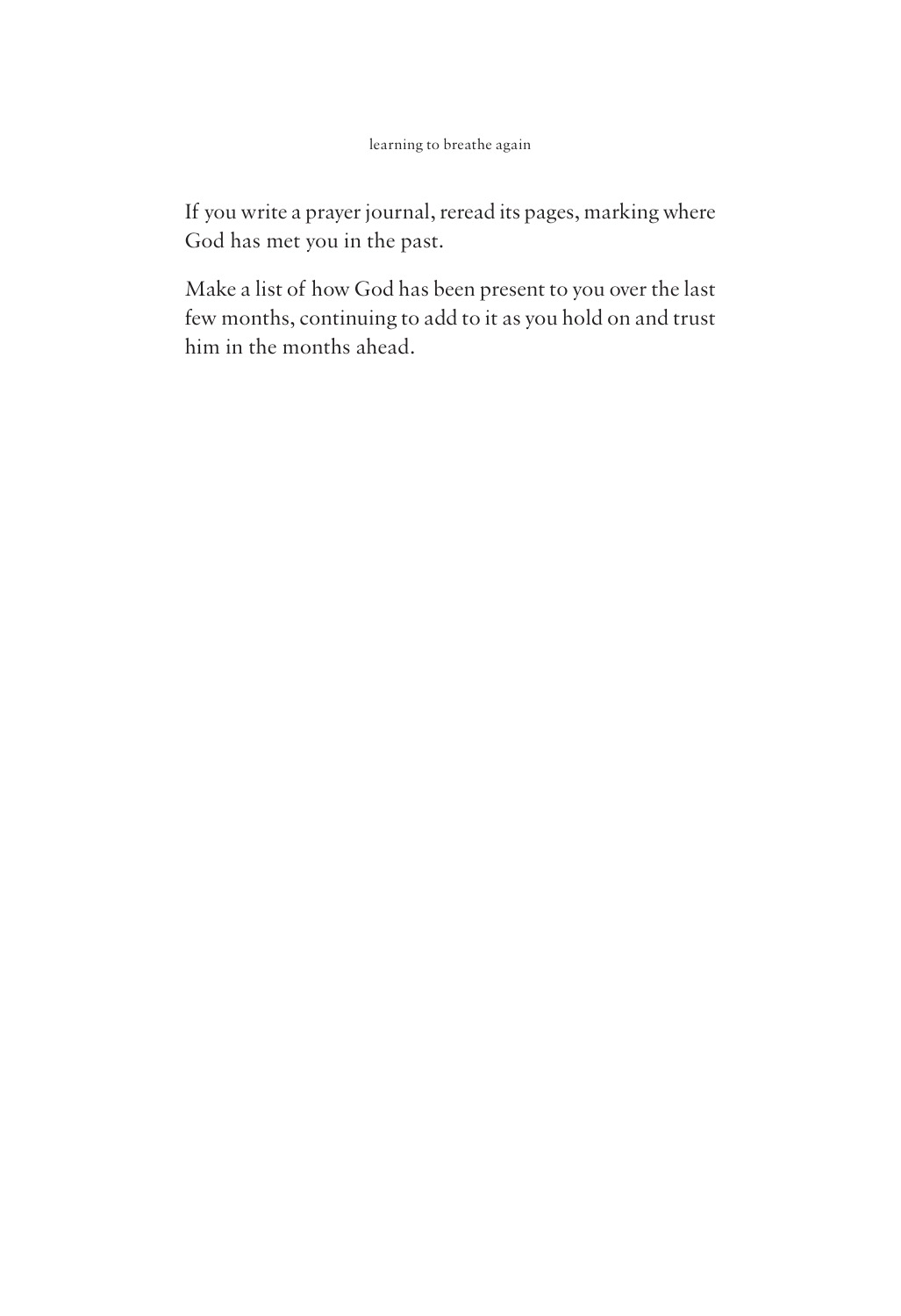# find community

**THRIVING IS A TEAM SPORT**

Call it a clan, call it a network, call it a tribe, call it a family. Whatever you call it, whoever you are, you need one.

Jane Howard

By yourself you are unprotected. With a friend you can face the worst. Can you round up a third? A three-stranded rope is not easily snapped. Ecclesiastes 4:12 MSG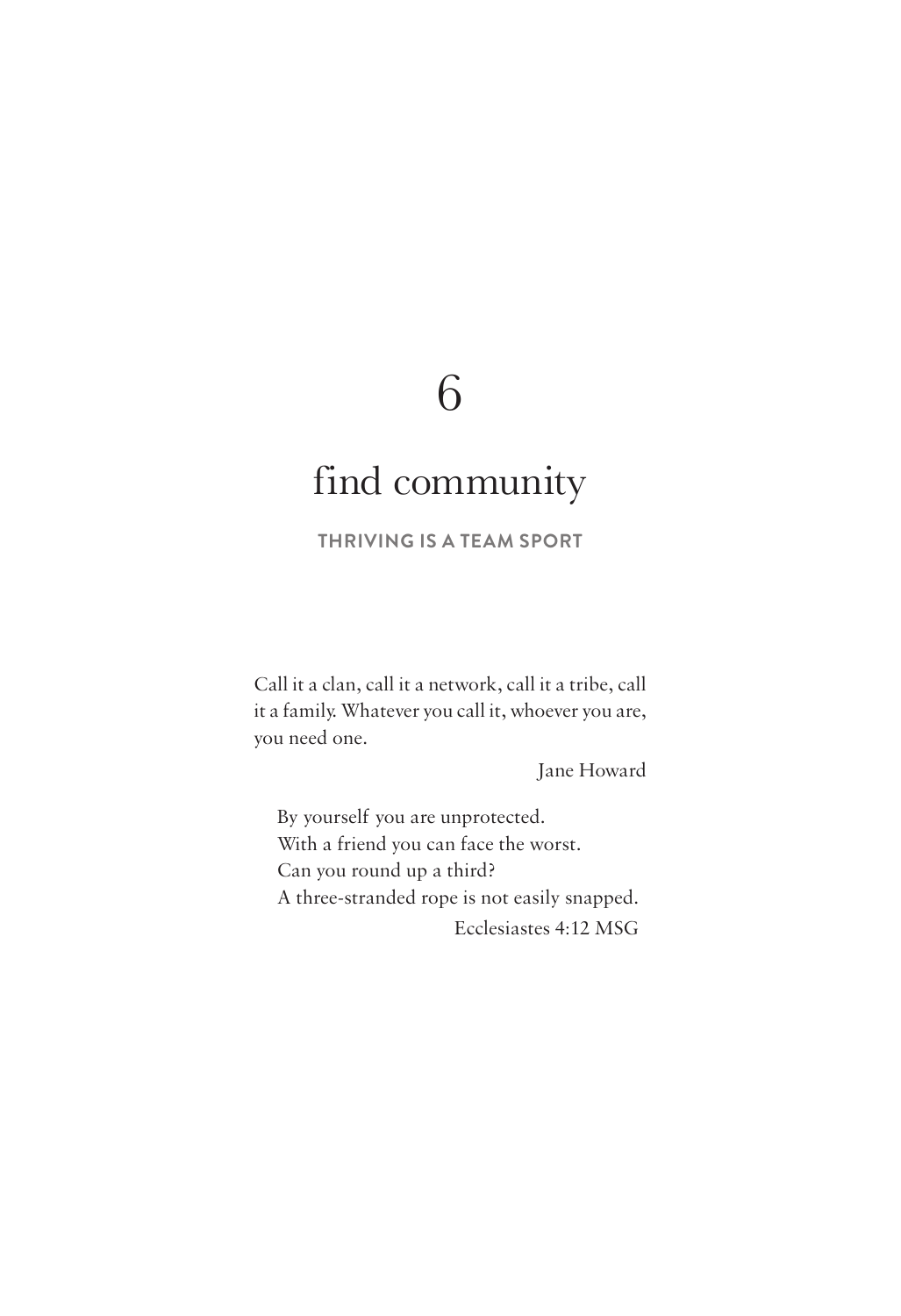Which of my reasons for avoiding community that I listed on pp. 111–12 do you resonate with most and why?

Make a list of friends, family, and unintentional community, then write their names in concentric circles (similar to the figure below) based on how safe and connected to them you feel, with the most intimate relationships in the center. Does anyone's position surprise you? How might you step into these relationships more intentionally and get the help, support, or friendship you need?

#### **Relationship Circle**



Where can you find others who are dealing with the same issues as you? Can you reach out to at least one person or group this week?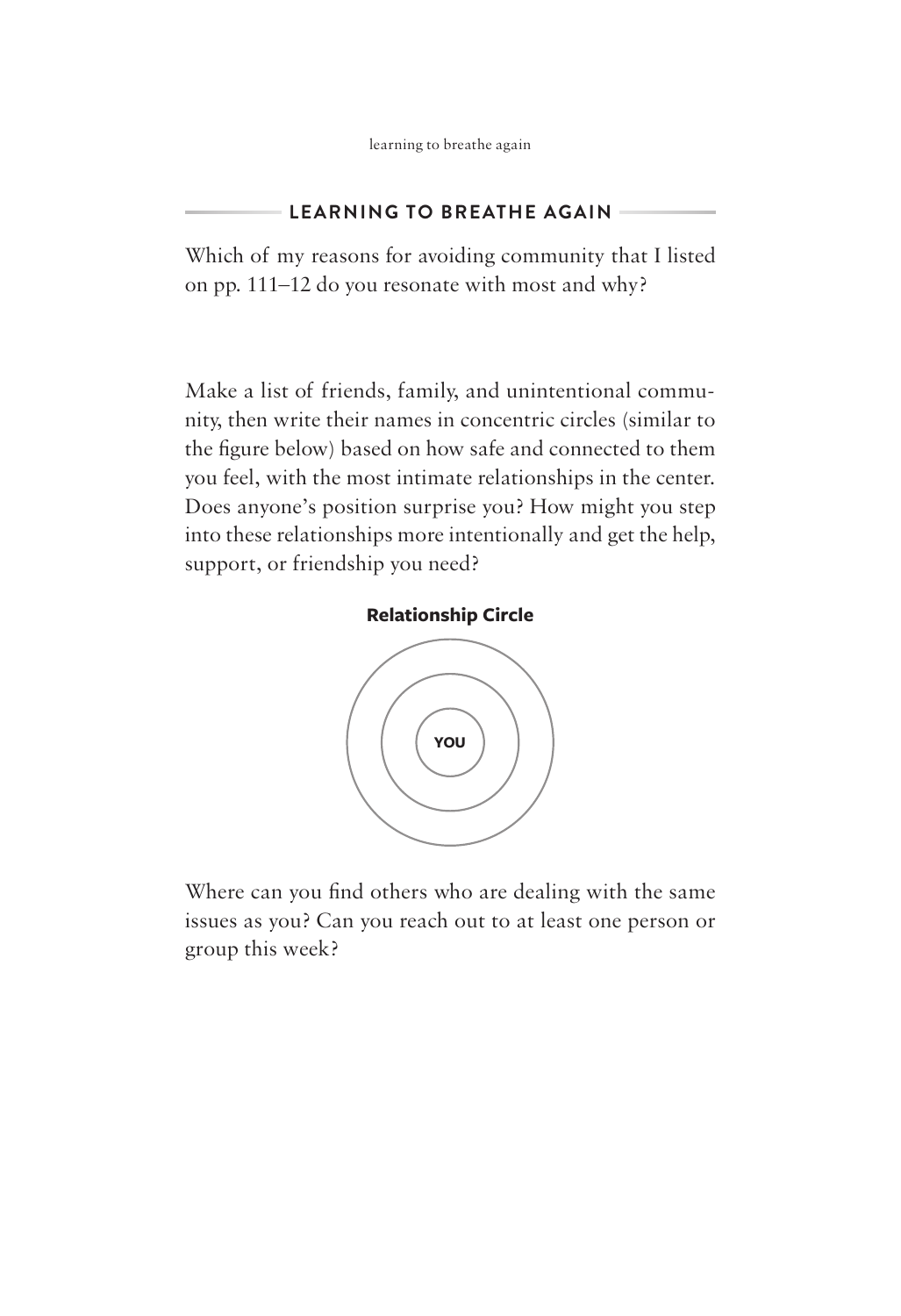### be vulnerable

**STIFF UPPER LIPS NEED CHAPSTICK**

Vulnerability sounds like truth and feels like courage. Truth and courage aren't always comfortable, but they're never weakness.**<sup>1</sup>**

Brené Brown

But he said to me, "My grace is sufficient for you, for my power is made perfect in weakness." Therefore I will boast all the more gladly about my weaknesses, so that Christ's power may rest on me.

2 Corinthians 12:9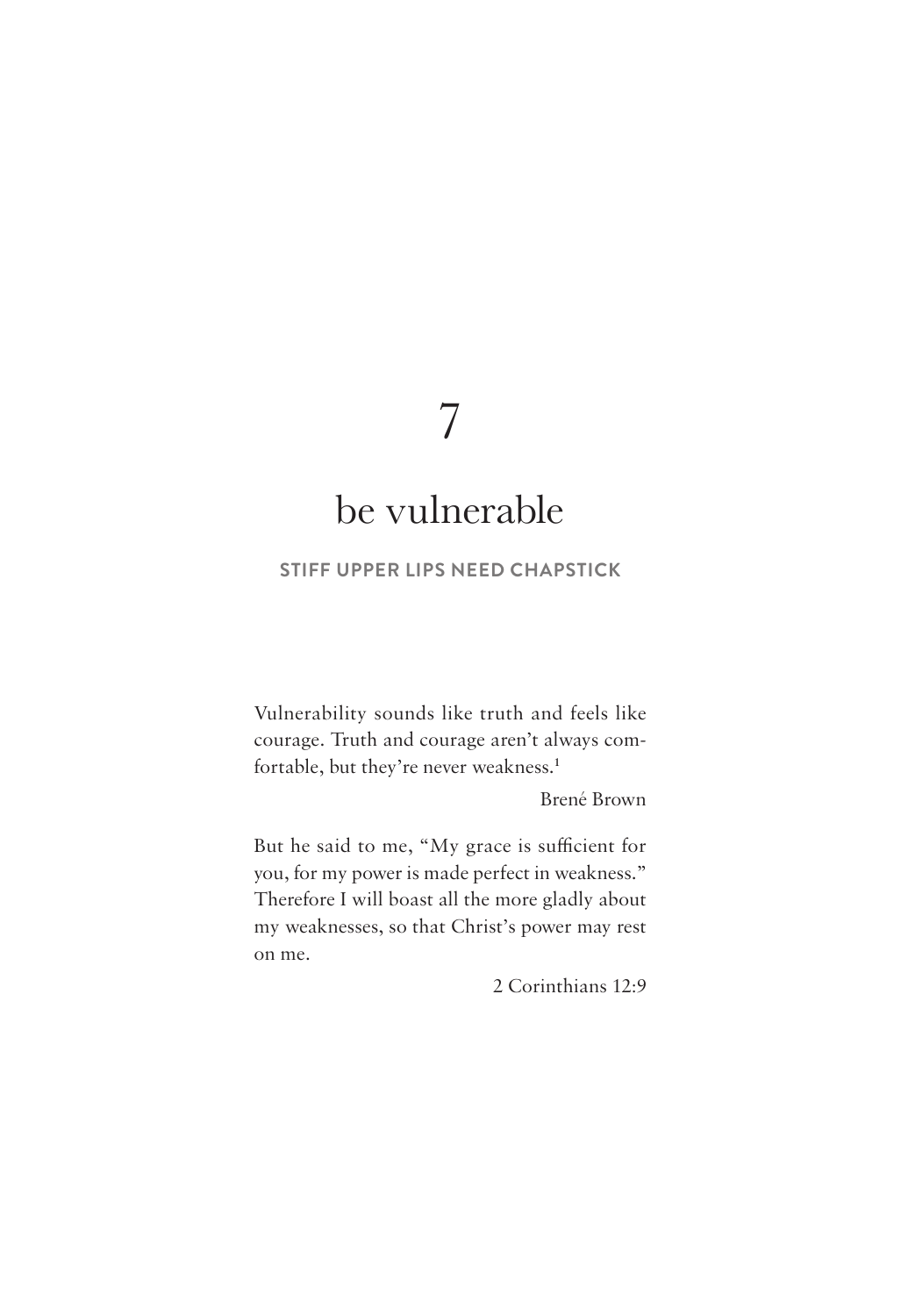Paul says he gladly boasts in his weakness (2 Cor. 12:9). How comfortable are you in sharing your weaknesses and fears with others? Why might that be?

Do you find it easier to be vulnerable with God or your friends? Why do you think that is?

Read Psalm 13, noticing how verses 1–4 are a vulnerable outpouring of emotion to God while verses 5–6 follow with truth about God. Write your own psalm in this way and take time to pray it back to God. Remember, it doesn't have to be eloquent, just honest.

Is there someone you're keeping at arm's length, afraid of letting them into your pain? Could you share your feelings with them this week?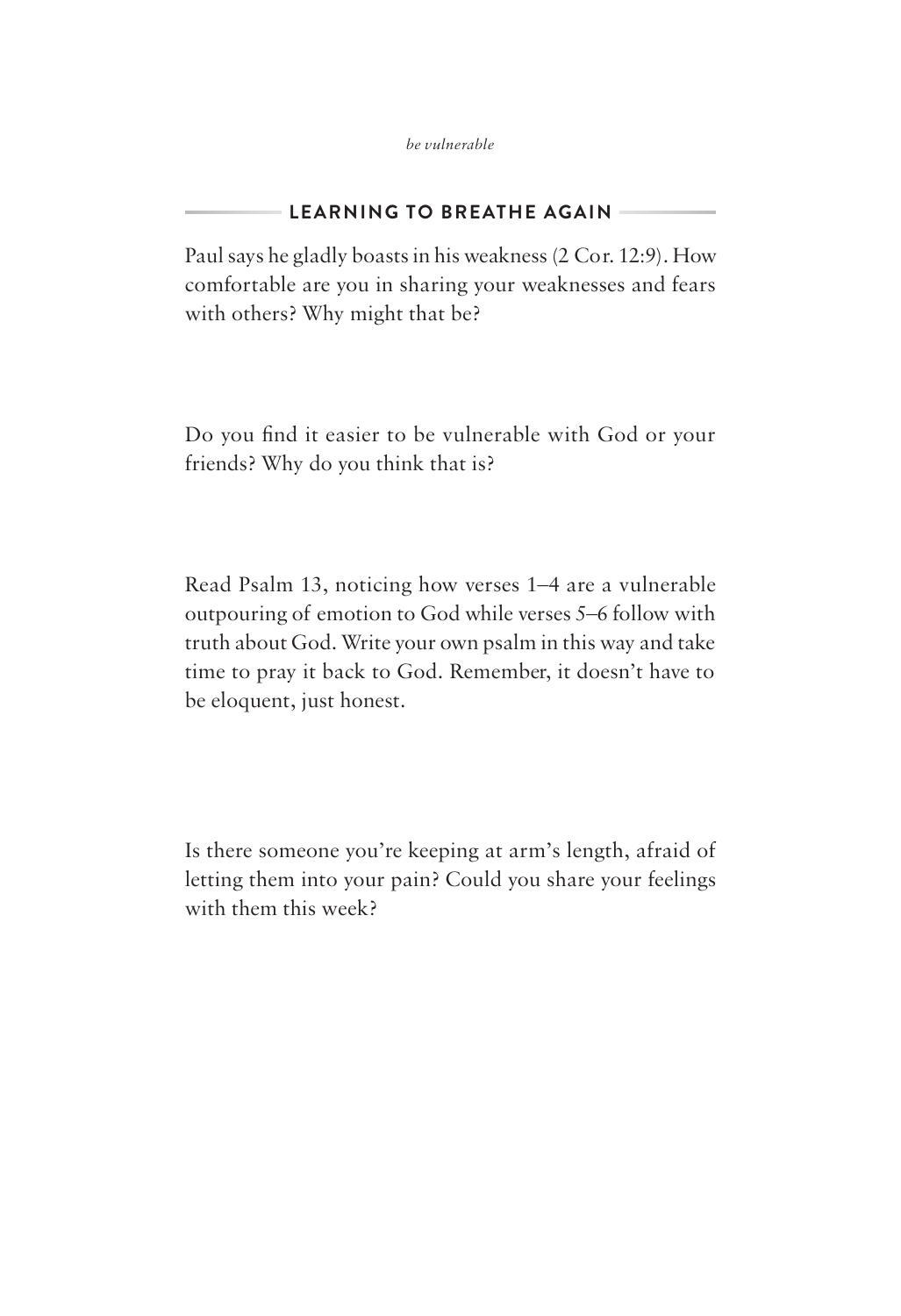Make a note on your calendar to come back to this page next week once you've walked in vulnerability a few times. How did it go? What did it feel like? Have you started to see freedom in that area or with that person?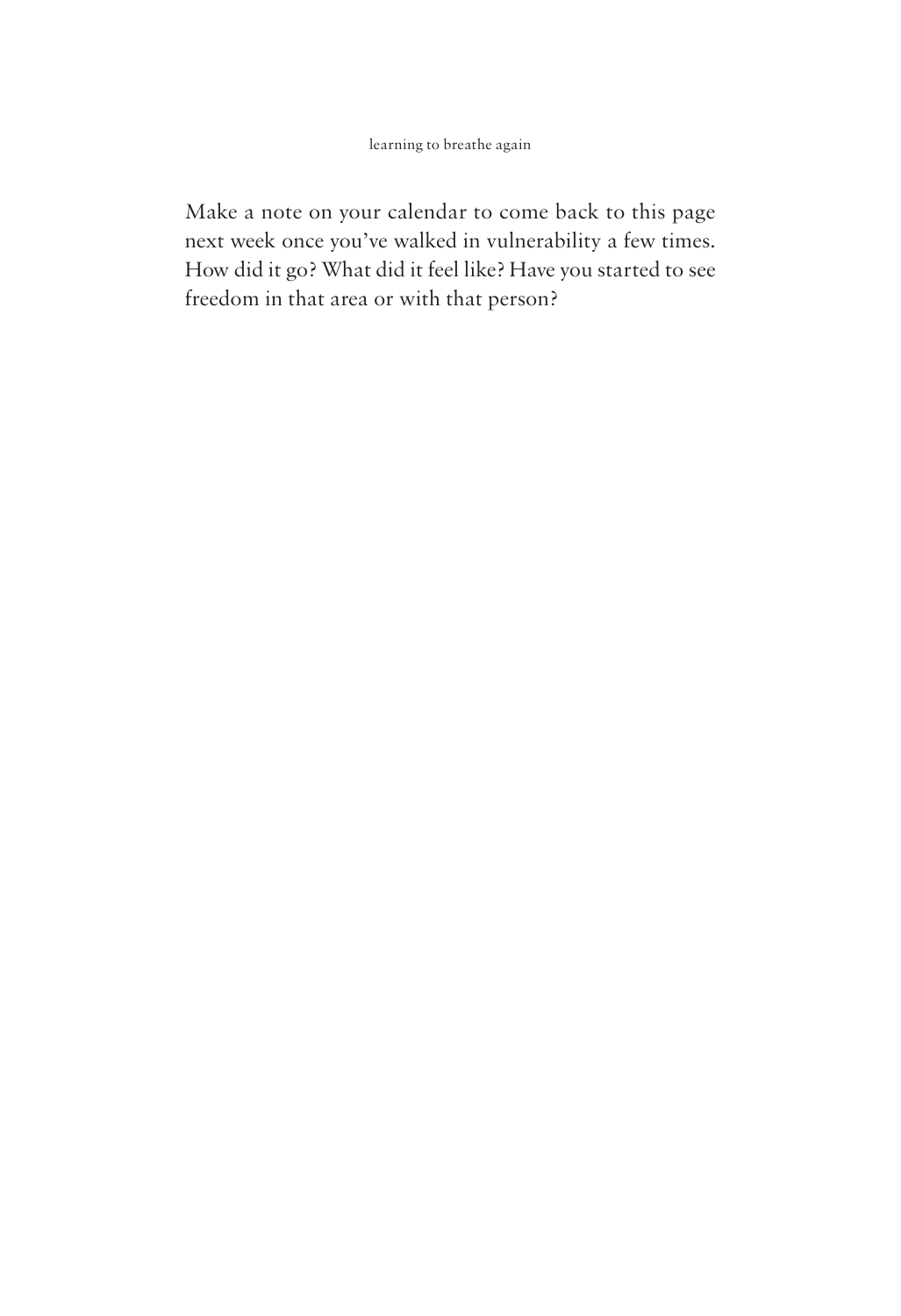### embrace the journey

### **EVEN THE DETOURS, DIVERSIONS, AND DEAD ENDS**

Uh-oh! Mud! Thick oozy mud. We can't go over it. We can't go under it. Oh no! We've got to go through it! Squelch squerch! Squelch squerch! Squelch squerch!

*We're Going on a Bear Hunt*

There is a time for everything, and a season for every activity under the heavens: . . . a time to weep and a time to laugh, a time to mourn and a time to dance.

Ecclesiastes 3:1, 4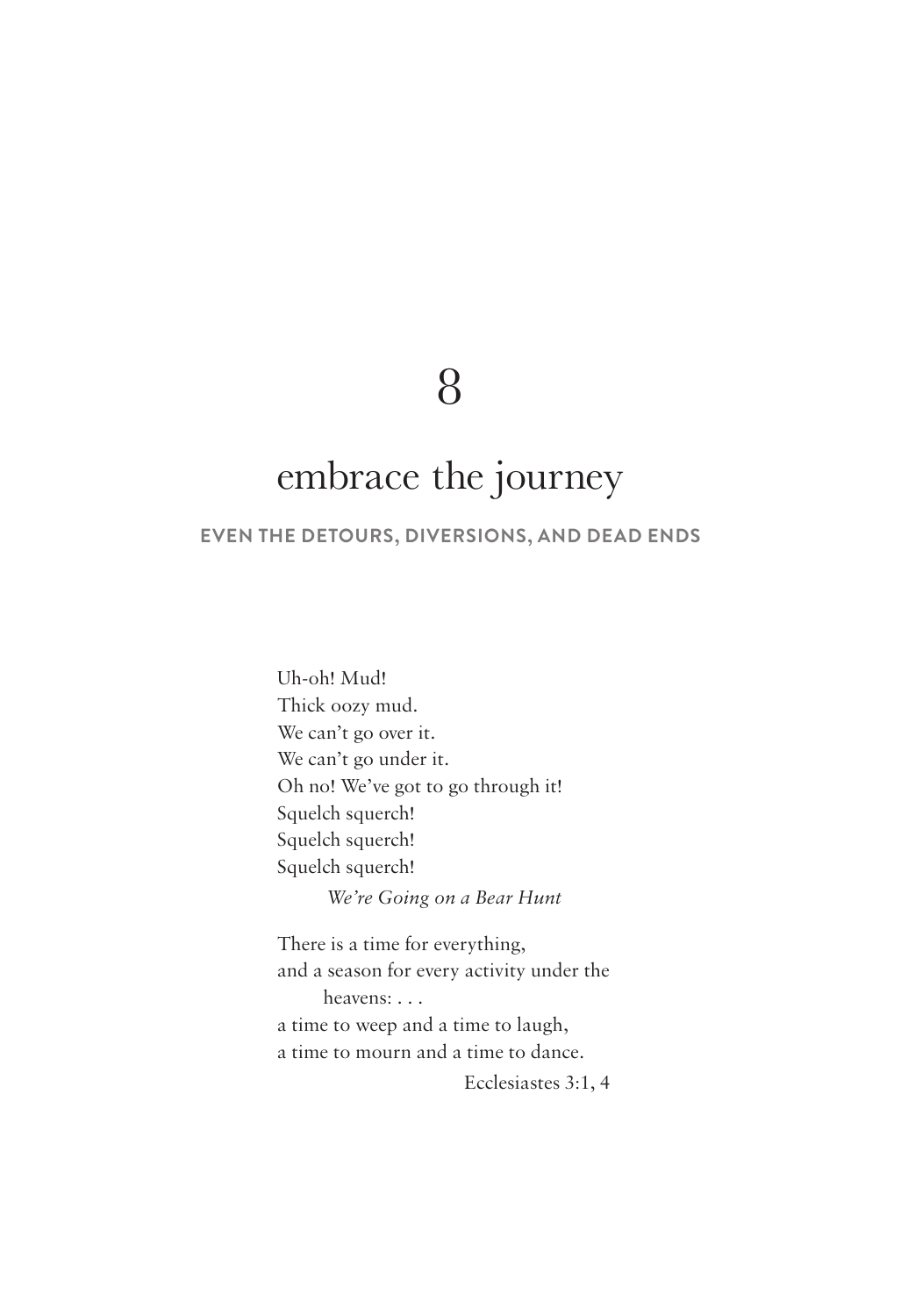Here are some suggestions for leaning in and processing what you're going through. Choose one that fits who you are and commit to leaning into it this week.

- **Journaling.** Writing our emotions helps us put shape and form to often hidden feelings and gives us the language to vulnerably share them with others.
- **Counseling.** Taking time to talk things through with a professional who is trained to help us deal with our stuff helps us uncover and process emotions we don't know how to navigate ourselves.
- **Me Time.** Whether time with friends, a bubble bath, a day at the spa, or sitting with a cup of tea and a good book, time invested in ourselves is more than compensated by the healing and space it gives our weary souls.
- **Letter Writing.** Penning a letter you'll never post to someone you've lost, someone who's hurt you, or to God, letting all your feelings flow out untethered, helps us figure out what we're feeling.
- **Support Group.** Finding a safe, supportive group that talks about what you're dealing with—such as AA, grief groups, or cancer support groups—is a great way to process our emotions in the safety of others who've been where we are.

As you process and emotions bubble to the surface, try not to judge them, dismiss them, or negate them. They are your emotions and they are real and valid.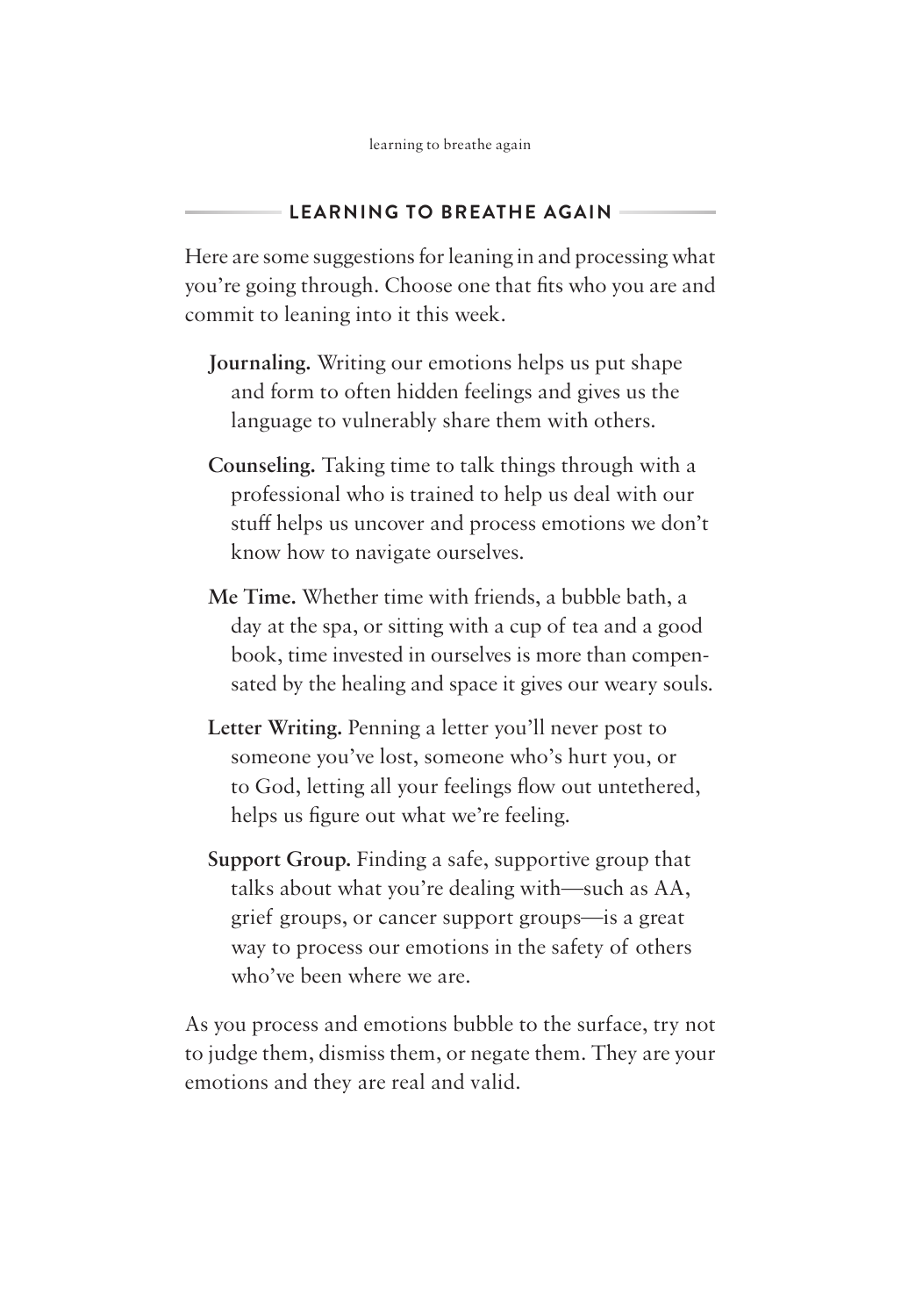Try naming five emotions (difficult or not) you've felt in the last week. How might they be signposts to the next step in your journey?

How might you give yourself permission to live in your "now" moments? What might that look like practically?

Have you been excluding or including God in your journey? What would it look like to invite him in as you navigate this season?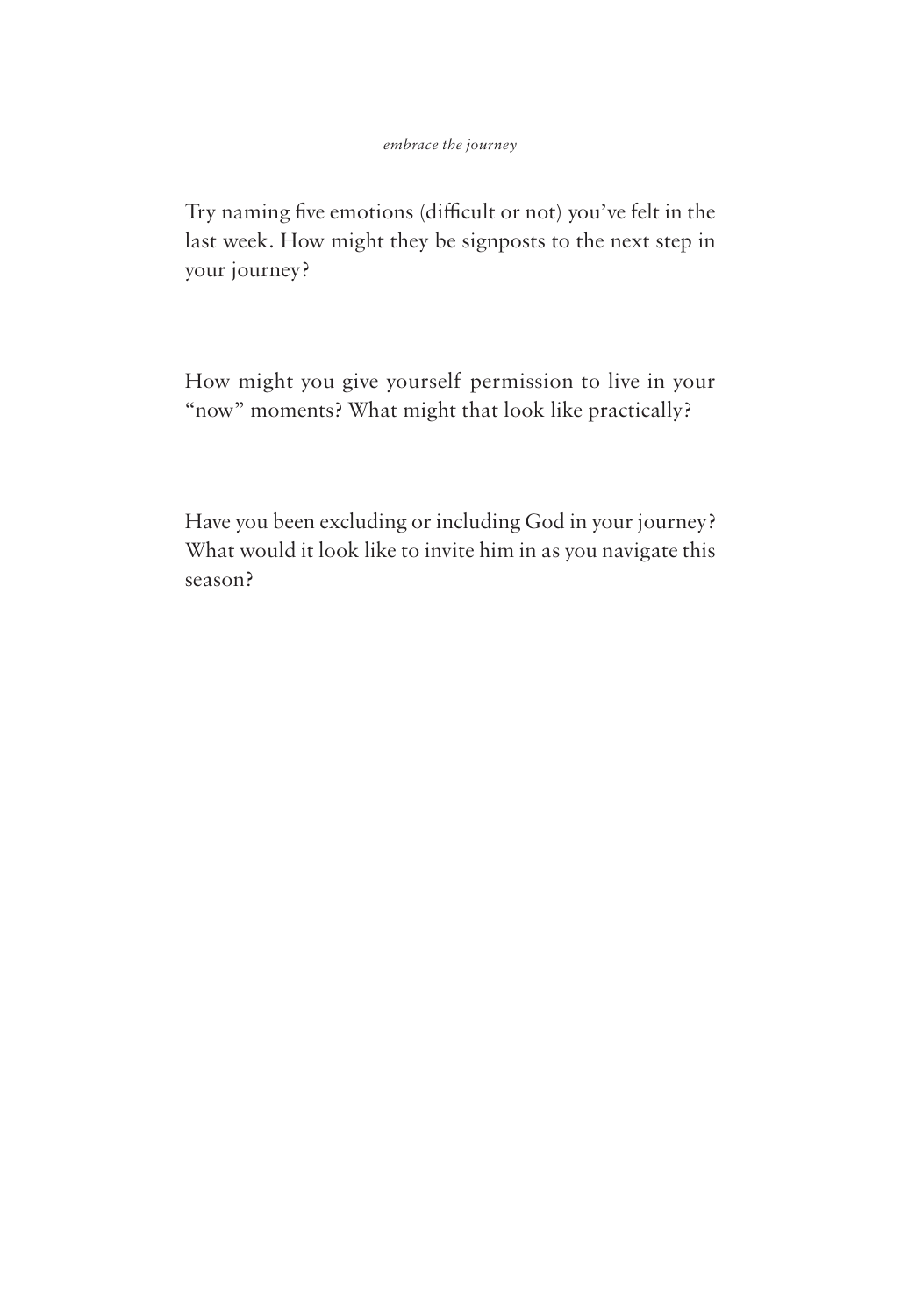# practice gratitude

### **FOR THE RUBBLE, NOT JUST THE RUBIES**

It's only with gratitude that life becomes rich. Dietrich Bonhoeffer

Rejoice always, pray continually, give thanks in all circumstances; for this is God's will for you in Christ Jesus.

1 Thessalonians 5:16–18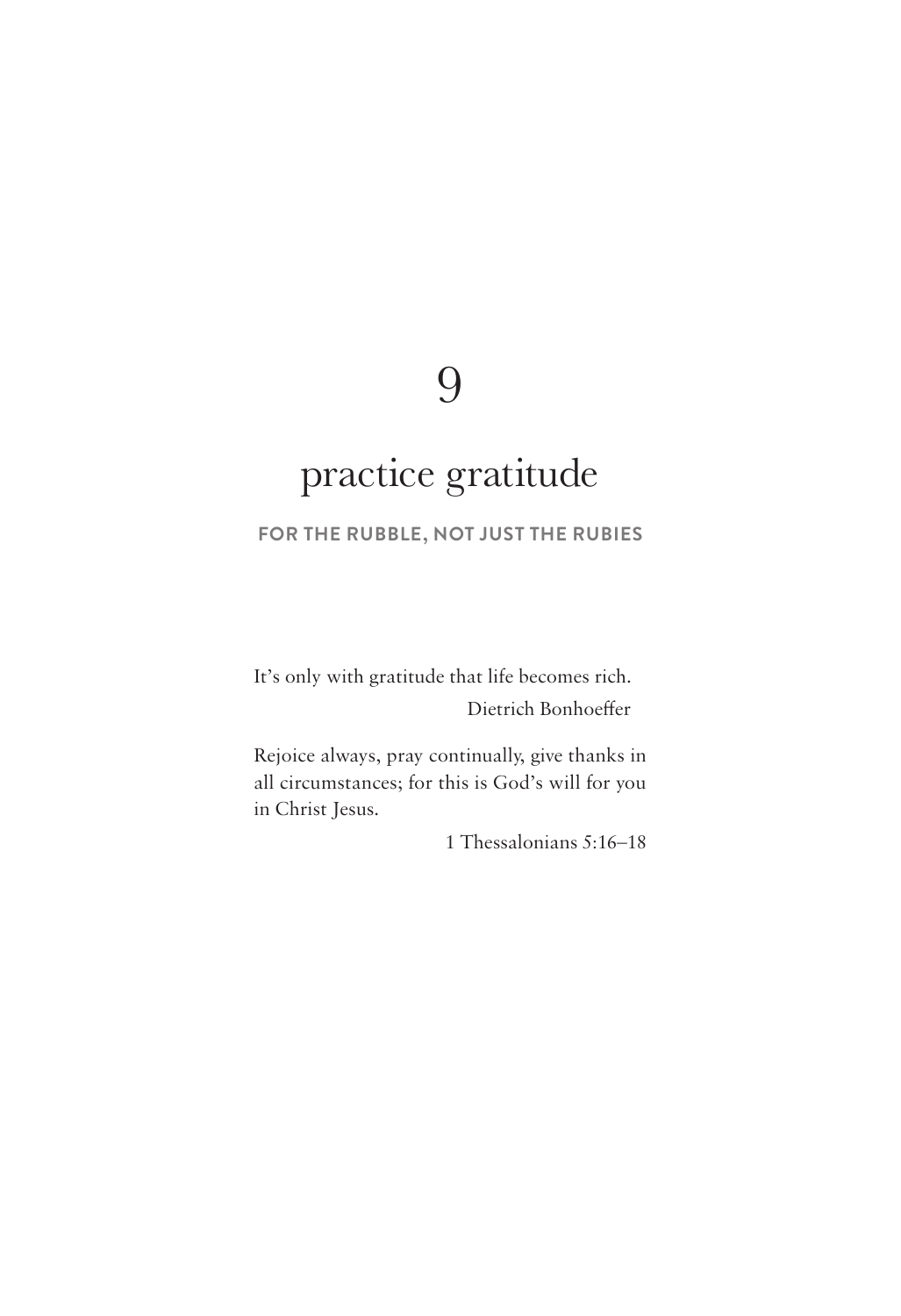Here are some ways Kristan and I practice gratitude.

- Set a time and place each day to be thankful. Five minutes before bed is a good one.
- Keep a gratitude log, naming three things to be grateful for each day.
- Write a letter to God telling him all you're grateful for and asking him to show you the good he is working in the things that seem all pain and no purpose.
- Write a list of all the people you're grateful for. Write them thank-you notes, being specific about what it is you really appreciate them for.
- Take five minutes a few times a day to breathe deeply as you visualize a few things around you that you are thankful for.
- Flip the script when you hear yourself moaning, complaining, or spiraling down. How can you turn "I have to" into "I get to"?

Which of these practices might you commit to doing on a regular basis?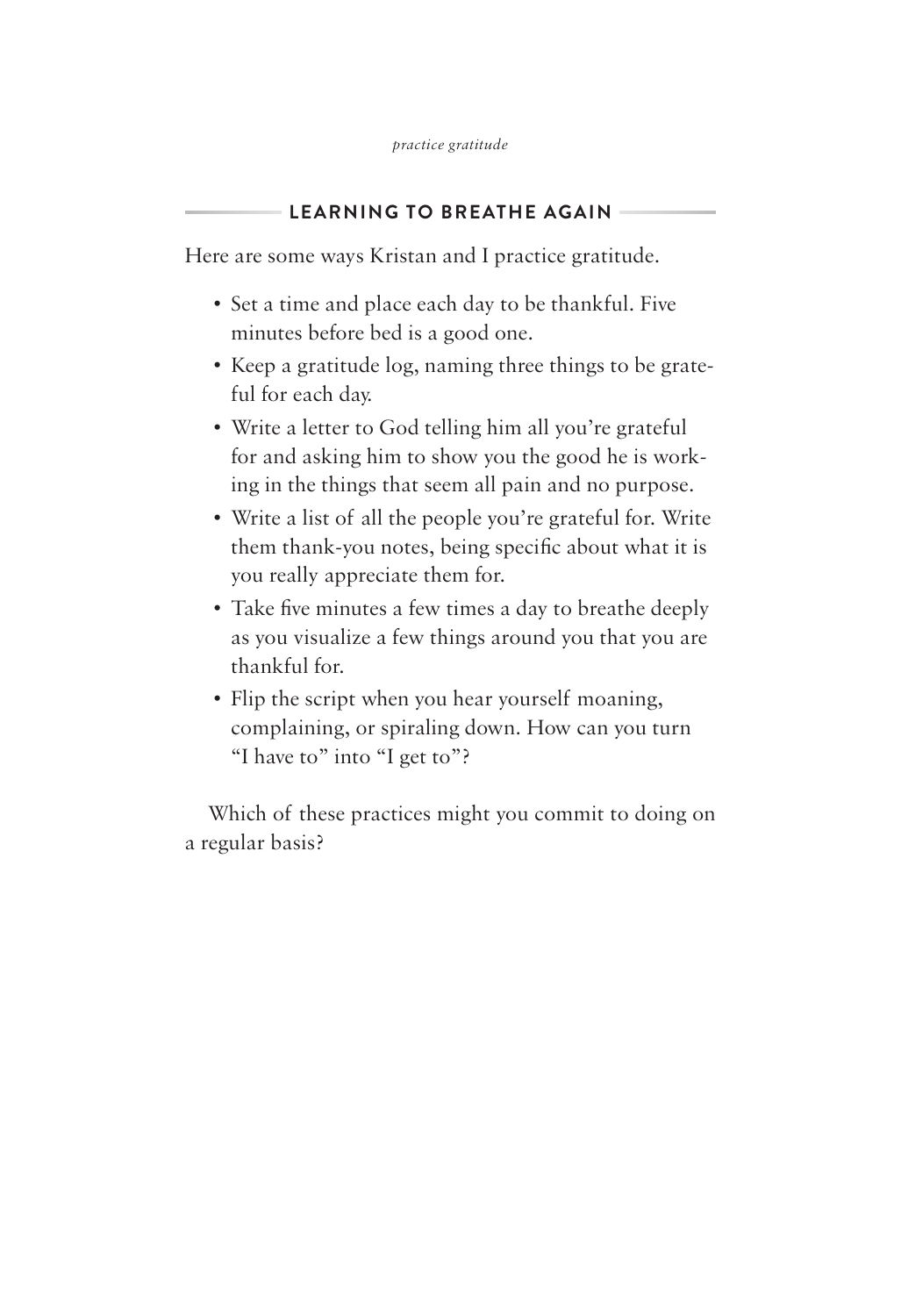### reach out

**IT MIGHT JUST SAVE YOU**

We make a living by what we get, but we make a life by what we give.

Winston Churchill

Give, and it will be given to you. A good measure, pressed down, shaken together and running over, will be poured into your lap.

Luke 6:38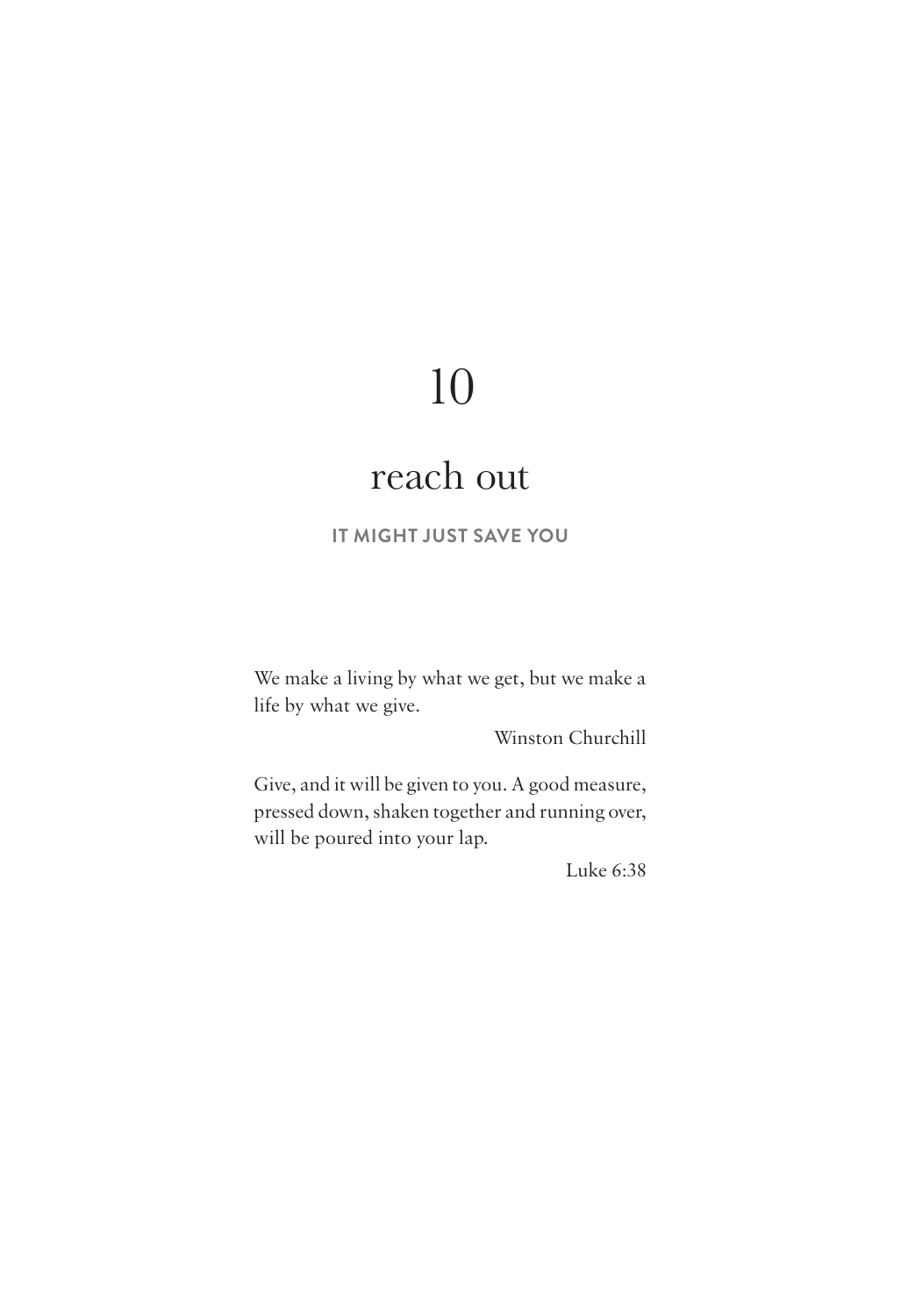How have you believed the myth of costly kindness? When has the idea of reaching out filled you with dread, preventing you from doing so?

Read Matthew 7:12; Luke 6:38; and 2 Corinthians 1:4. What do these verses say you'll receive as you give out in small ways?

Name three people in your life whose load you might lighten with a small act of kindness. How might you do that? Perhaps it's just a phone call, an encouraging card, or a text. (Check out my list of ideas in this chapter if you're stuck.) If your ideas lighten their load but overwhelm you, scrap them and try again!

As you reach out, name some of the ways you have been filled in return, making a note so you can practice gratitude for how God has met you in this way.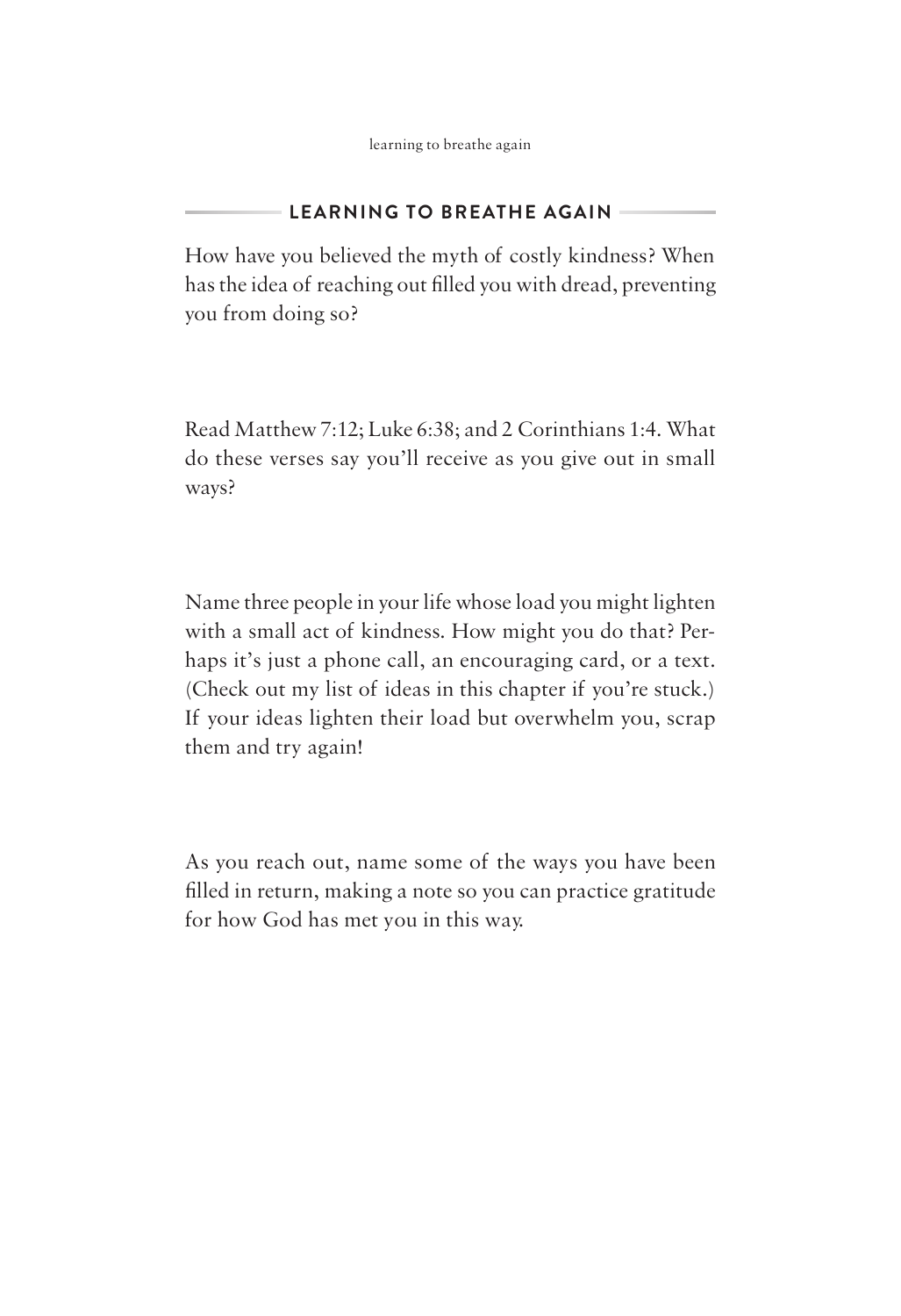### now what?

**HAVE TOOLS, WILL TRAVEL**

Yesterday is gone. Tomorrow has not yet come. We only have today. Let us begin.

Mother Teresa

And I am sure of this, that he who began a good work in you will bring it to completion at the day of Jesus Christ.

Philippians 1:6 ESV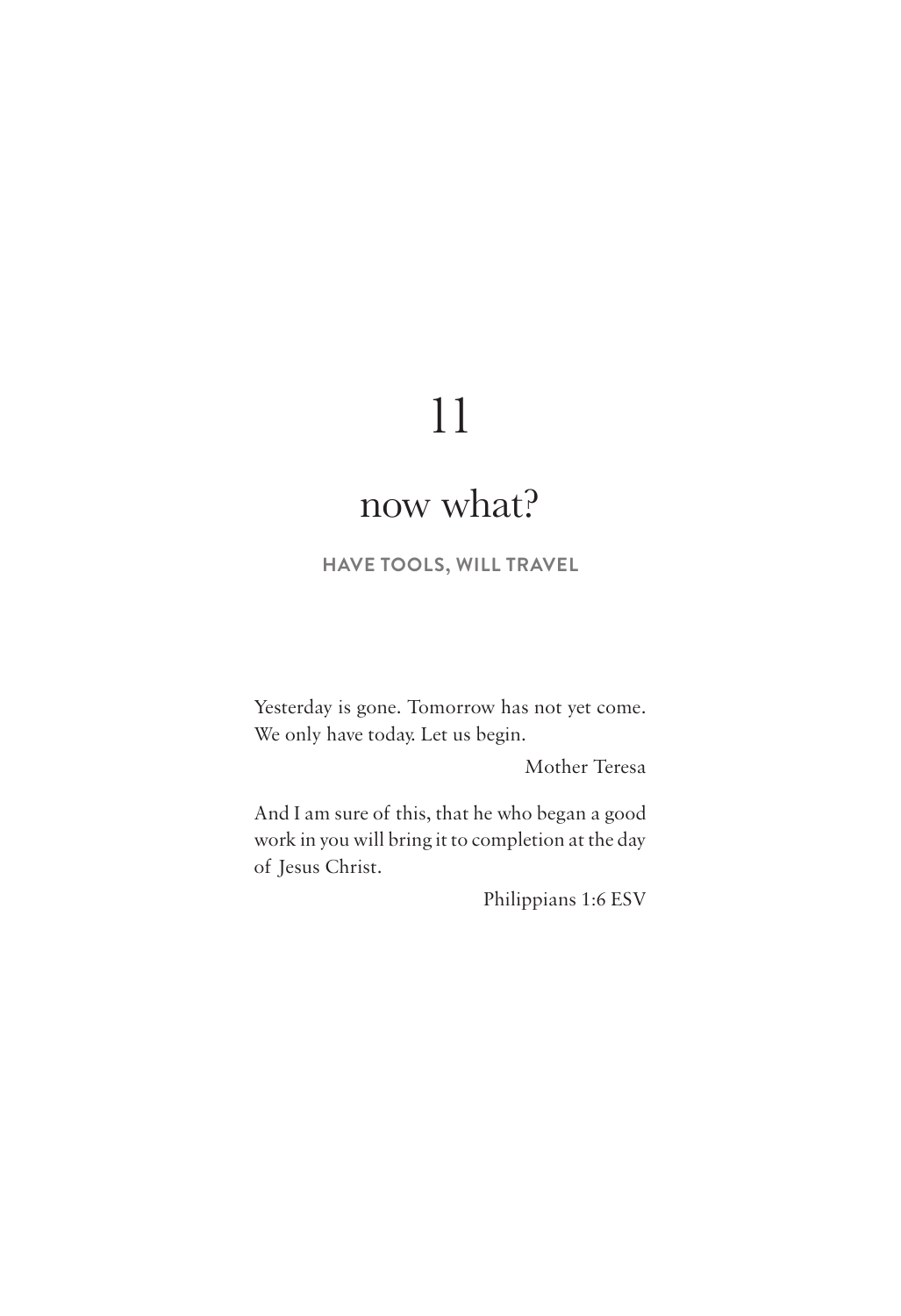### **The Thriver's Manifesto**  $\sim$

I am a Thriver.

- I believe life doesn't have to be pain-free to be full.
- I reject the lies of the world about who and whose I am.
- I embrace the truth that I am loved, seen, and enough, and that God loves me, isn't mad, and will never leave.
- I've got this because God's got me, and together we can do more than I could ever do alone.
- I choose brave, knowing it doesn't need to be big, just intentional.
- I trust God, even when I don't want to and can't sense his presence, because I've checked his credentials and can let go of everything I've been clinging to.
- I lean into community because thriving is a team sport and no one wins alone.
- I step into vulnerable spaces with God and others, aware that my strength can be my biggest weakness.
- I embrace the good, the bad, and the ugly of my journey, knowing the only way out is through and there's life and healing to be found along the way.
- I practice gratitude in all things, confident that peace and well-being will follow.
- I reach out in small acts of kindness, gaining far more than I could ever give.

I am a Thriver, not just a survivor.

I know how to find more whenever life hands me less.

I have learned to breathe again.

 $\overline{\phantom{a}}$ 

(To download a printable version of this manifesto, hop over to www.nikihardy.com/breatheagaingifts.)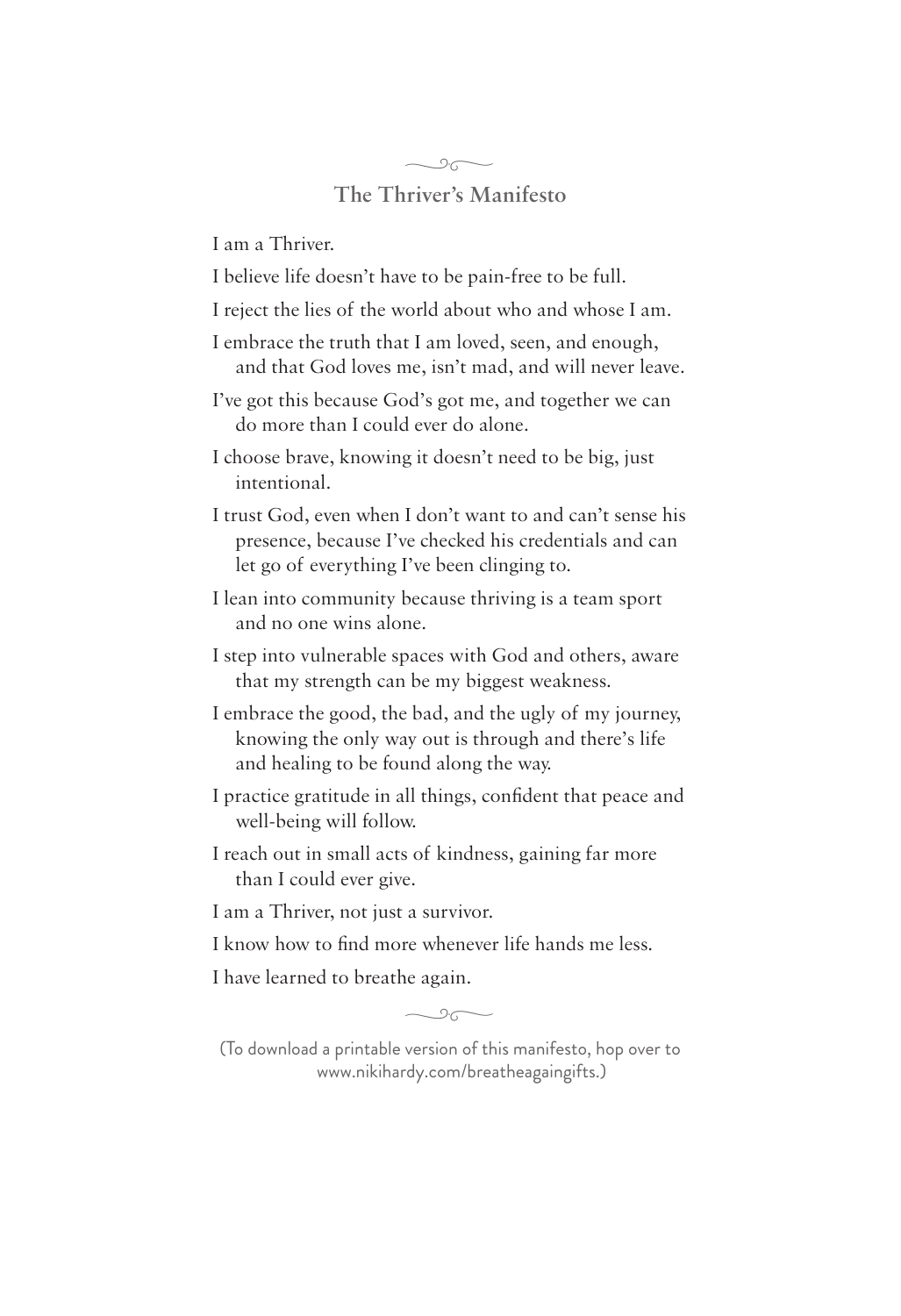# gifts

### **FROM ME TO YOU, WITH LOVE**

- $\blacksquare$  The Thriver's Manifesto (printable)
- "Life doesn't have to be pain-free to be full" (printable)
- "5 Steps to Trusting God When You Don't Feel Like It" (infographic)
- *Breathe Again* playlist
- **F** Scripture images to text to a friend
- A Love Letter from God (printable and audio versions)

All these resources are my gift to you and are available to download at www.nikihardy.com/breatheagaingifts.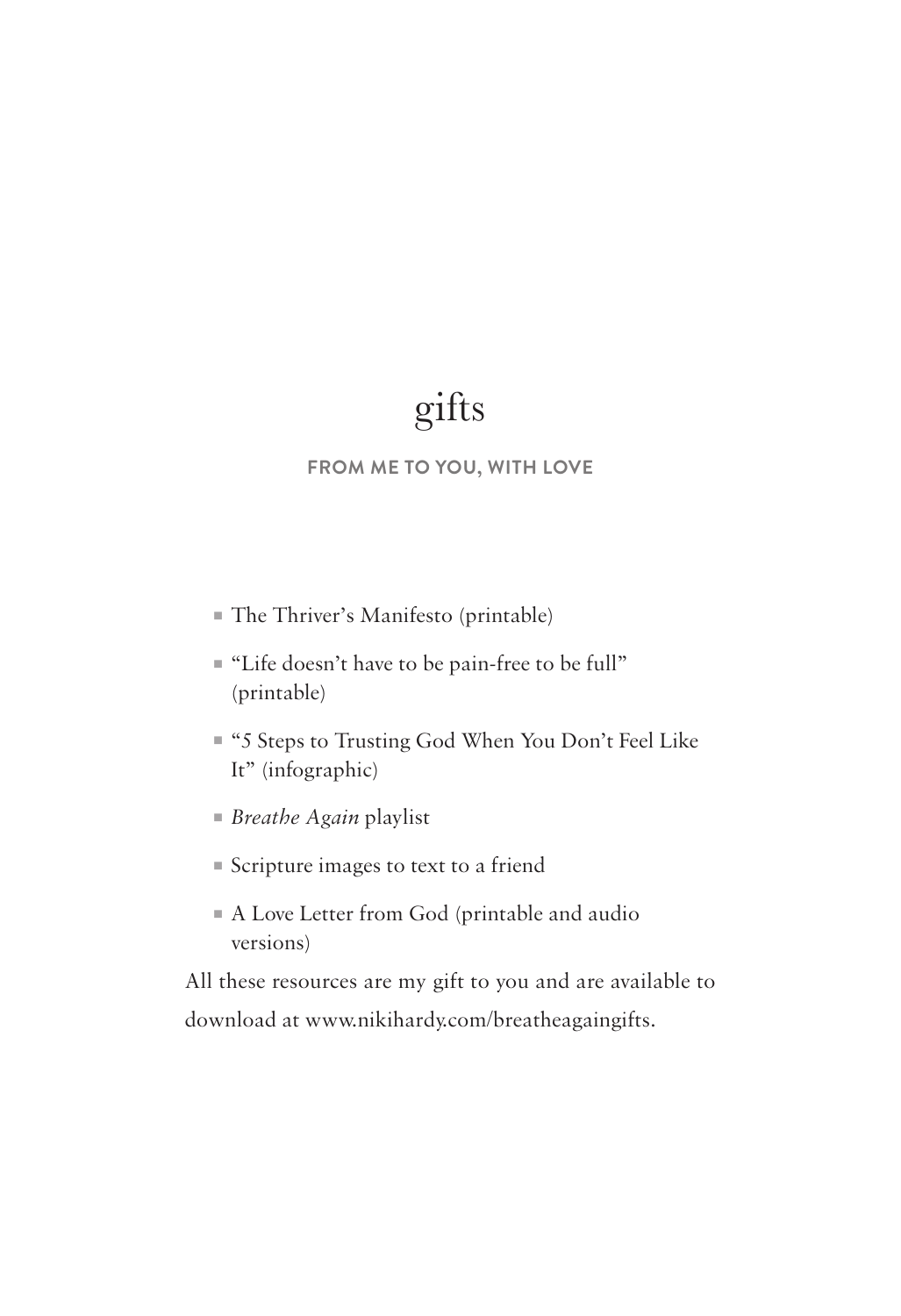### resources

#### **WHERE CAN I FIND HELP WITH . . . ?**

#### **Trust-Building Biographies**

Laura Hillenbrand, *Unbroken* Jackie Pullinger, *Chasing the Dragon: One Woman's Struggle against the Darkness of Hong Kong's Drug Den* Joni Eareckson Tada, *Joni: An Unforgettable Story* Corrie ten Boom, *The Hiding Place* Nick Vujicic, *Life Without Limits* Brother Yun, *The Heavenly Man*

### **Books for Hard Seasons**

Kate Bowler, *Everything Happens for a Reason: And Other Lies I've Loved* Brené Brown, *Rising Strong* Melanie Dale, *It's Not Fair: Learning to Love the Life You Didn't Choose* Bethany Hamilton, *Soul Surfer: A True Story of Faith, Family, and Fighting to Get Back on the Board*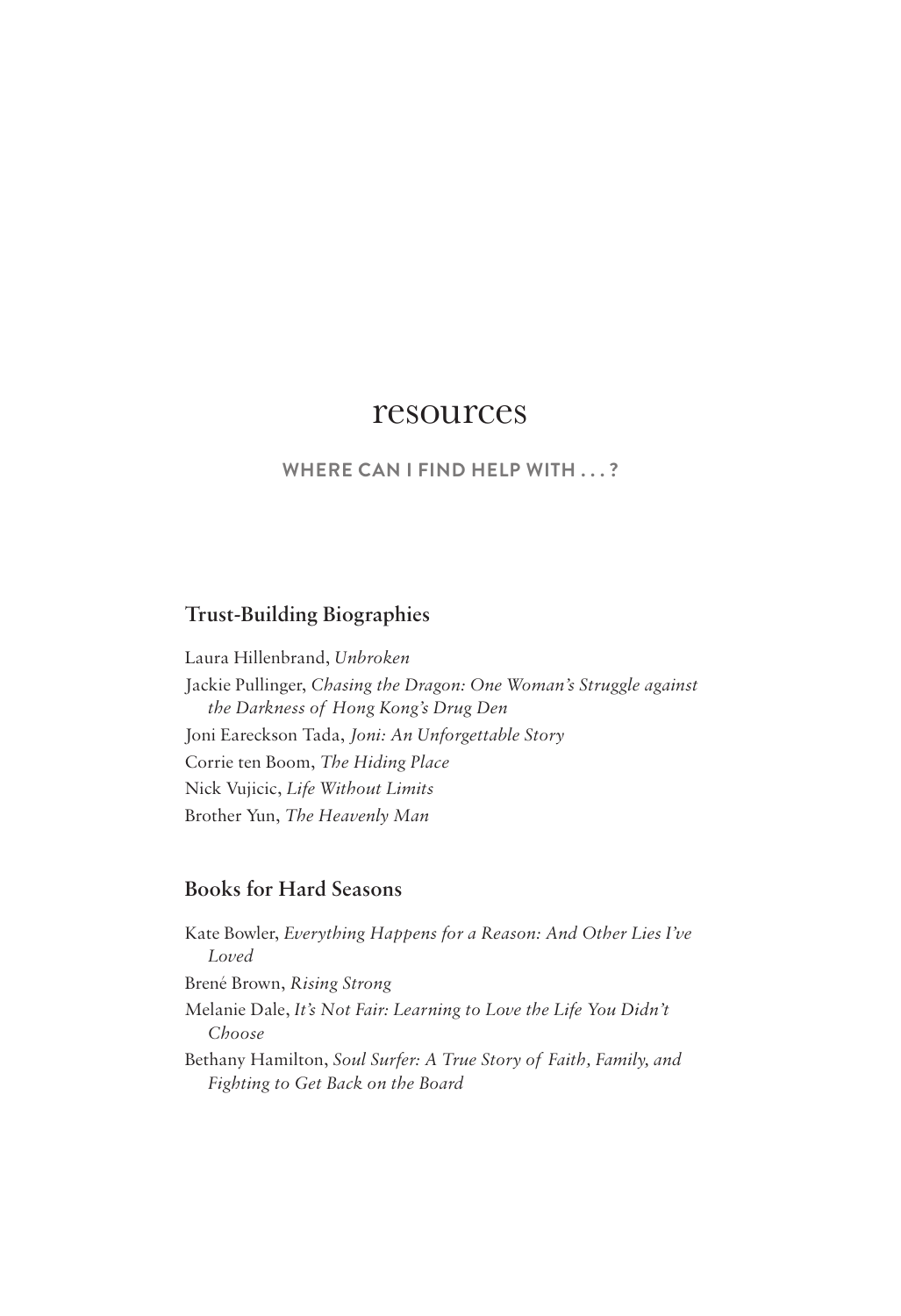#### *resources*

| Timothy Keller, Walking with God through Pain and Suffering                                                 |
|-------------------------------------------------------------------------------------------------------------|
| Sue Monk Kidd, When the Heart Waits: Spiritual Direction for Life's<br><i>Sacred Questions</i>              |
| C. S. Lewis, <i>The Problem of Pain</i>                                                                     |
| Shauna Niequist, Bittersweet: Thoughts on Change, Grace, and Learn-<br><i>ing the Hard Way</i>              |
| Bekah Jane Pogue, <i>Choosing Real: An Invitation to Celebrate When</i><br>Life Doesn't Go as Planned       |
| Sheryl Sandberg and Adam Grant, Option B: Facing Adversity, Build-<br><i>ing Resilience and Finding Joy</i> |
| Kristen Strong, Girl Meets Change: Truths to Carry You through Life's<br>Transitions                        |
| Barbara Brown Taylor, Learning to Walk in the Dark                                                          |
| Philip Yancey, Disappointment with God: Questions No One Asks<br>Aloud                                      |
| Philip Yancey, Where Is God When It Hurts?                                                                  |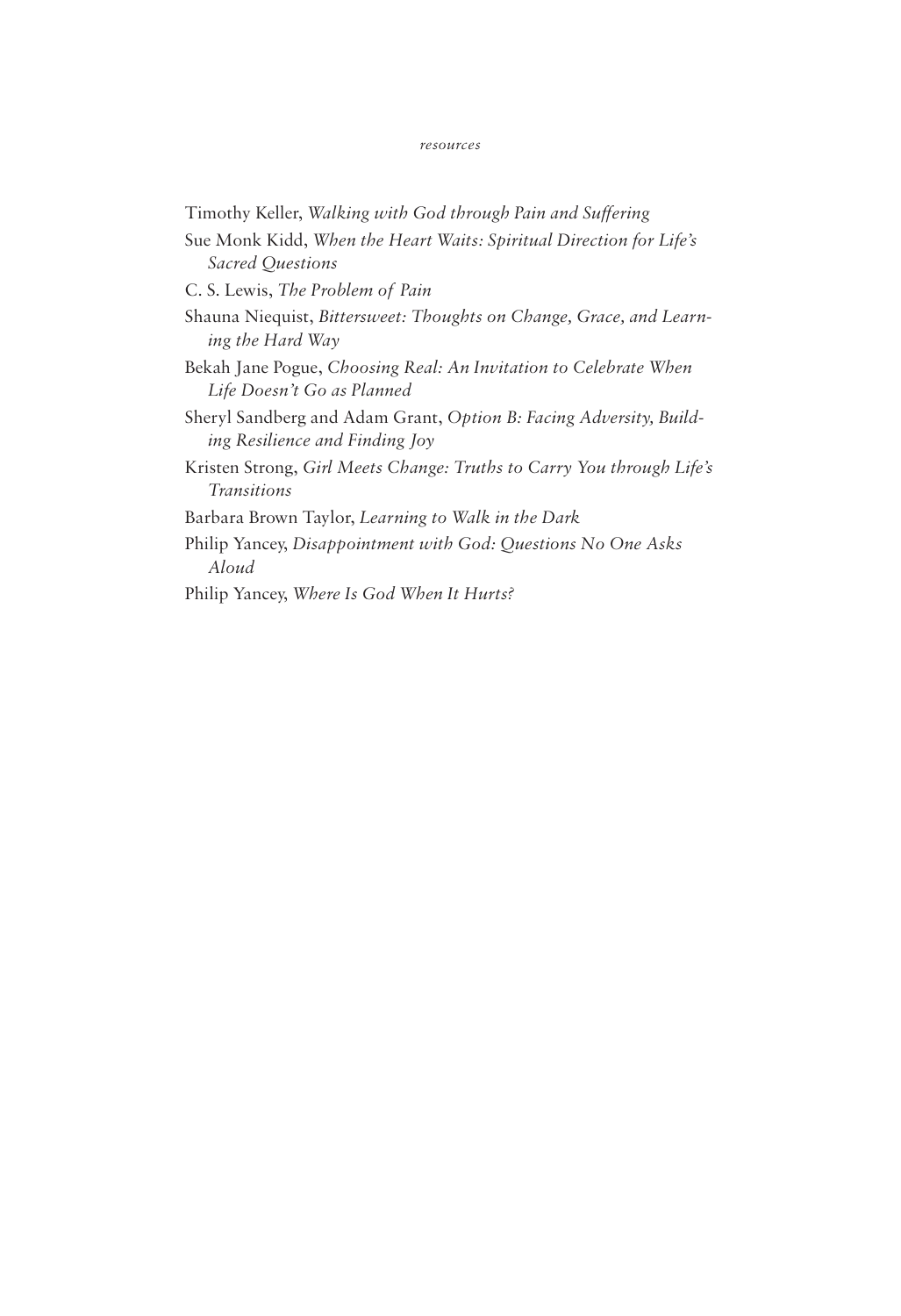### notes

#### **WHO SAID WHAT, WHERE**

#### **I'm Sorry You're Here . . . No Wait, I Take That Back**

1. Sheryl Sandberg and Adam Grant, *Option B: Facing Adversity, Building Resilience, and Finding Joy* (New York: Knopf, 2017), 10.

#### **Chapter 1 Rubbish We Believe When the Poop Hits the Fan**

1. Maria Furlough, *Breaking the Fear Cycle: How to Find Peace for Your Anxious Heart* (Grand Rapids: Revell, 2018), 17.

2. Martin E. P. Seligman, *Learned Optimism: How to Change Your Mind and Your Life* (New York: Pocket Books, 1991), quoted in Sandberg and Grant, *Option B*, 16.

#### **Chapter 2 The Truth We Need When Our World Is Rocked**

1. Ann Voskamp, *The Way of Abundance: A 60-Day Journey into a Deeply Meaningful Life* (Grand Rapids: Zondervan, 2018), 80.

2. Rick Warren, "Your Ministry of Reconciliation," Daily Hope with Rick Warren, November 8, 2015, https://www.crosswalk.com/devotionals/daily-hope-with -rick-warren/your-ministry-of-reconciliation-daily-hope-with-rick-warren-nov -8-2015.html.

3. Timothy Keller, *Walking with God through Pain and Suffering* (New York: Penguin, 2013), 58.

4. I heard Robert Madu say thisin a talk at the Holy Trinity Brompton Leadership Conference, May 4, 2015.

#### **Chapter 3 Practice Makes Better, Not Perfect**

1. From Leta Wither's memorial order of service, July 12, 2016. Reproduced with permission.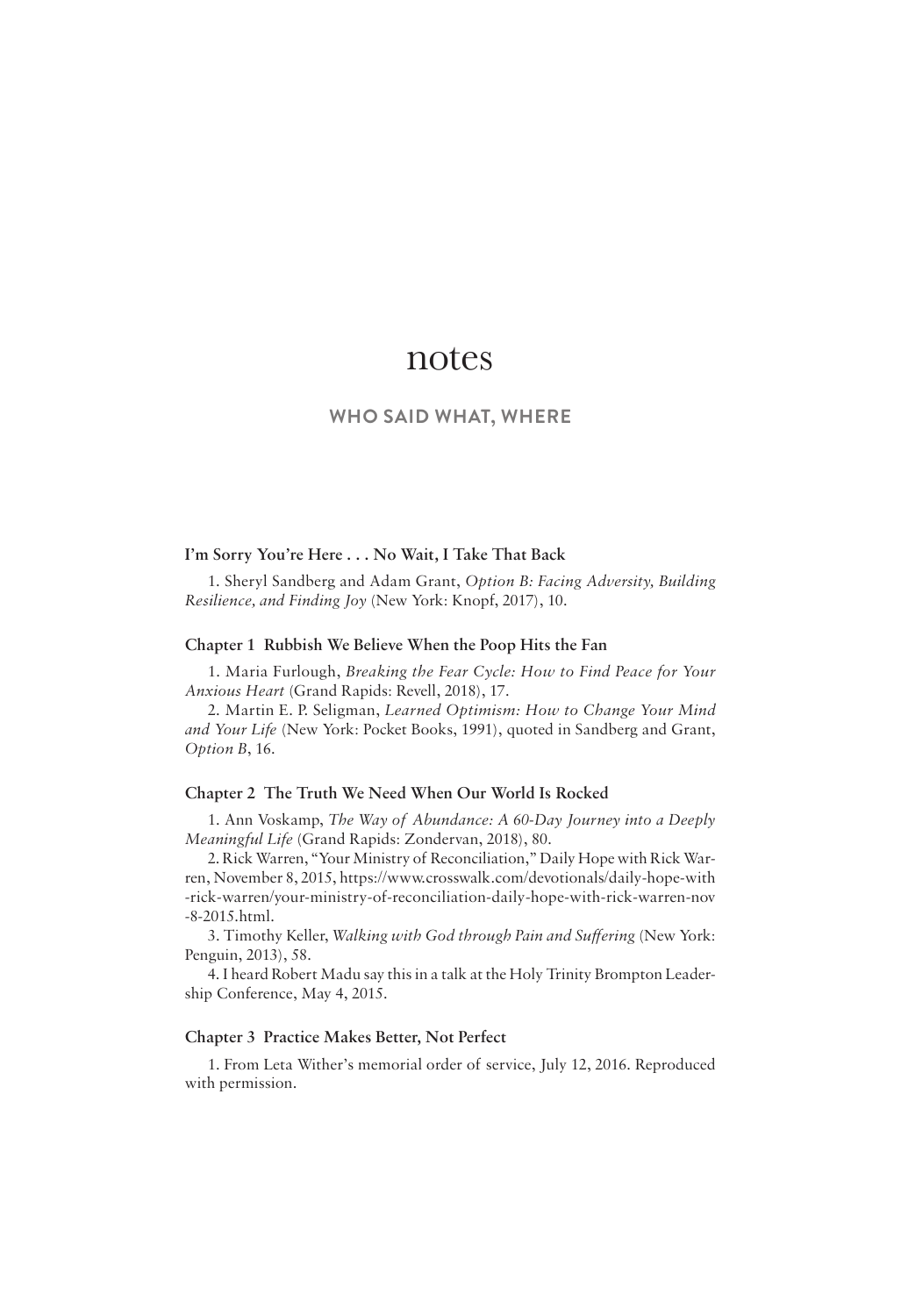#### **Chapter 4 Choose Brave**

1. Becky L. McCoy, "My Story," *Becky L. McCoy* (blog), https://beckylmccoy .com/about/.

2. https://www.goodreads.com/quotes/1270897-courage-doesn-t-mean-you -don-t-get-afraid-courage-means-you

3. Lysa TerKeurst, "Choosing Grace," First 5 Bible Reading App, http://first5 .org/plans/1-2%20Samuel/ff\_samuel\_25/.

4. Private email correspondence with the author, August 6, 2016.

#### **Chapter 5 Trust God**

1. https://www.brainyquote.com/quotes/mike\_tyson\_382439

2. https://www.brainyquote.com/quotes/marshall\_mcluhan\_130541

3. George MacDonald, *Phantastes* (London: Smith, Elder & Co., 1858), 323.

4. Private email correspondence with the author, July 19, 2017.

5. Phone call with the author in Fall 2016.

6. Erin Brown Hollis, *Cheers to the Diaper Years: 10 Truths for Thriving While Barely Surviving* (Savage, MN: Broadstreet, 2018), 61.

#### **Chapter 6 Find Community**

1. For more on this idea, see Tracy Wilde, *Finding the Lost Art of Empathy: Connecting Human to Human in this Disconnected World* (New York: Howard Books, 2017).

2. Eric Dregni, "Why Is Norway the Happiest Place on Earth?," *Star Tribune*, June 11, 2017, http://www.startribune.com/the-height-of-happy/427321393/#1.

3. Susan Pinker, "The Secret to Living Longer May Be Your Social Life," TED Talk, April 2017, https://www.ted.com/talks/susan\_pinker\_the\_secret\_to \_living\_longer\_may\_be\_your\_social\_life.

4. L. J. Ferris, J. Jetten, P. Molenberghs, B. Bastian, F. Karnadewi, "Increased Pain Communication following Multiple Group Memberships Salience Leads to a Relative Reduction in Pain-Related Brain Activity," *PLoS ONE*, September 22, 2016, http://journals.plos.org/plosone/article?id=10.1371/journal.pone .0163117.

5. Sandberg and Grant, *Option B*, 128.

6. Kristen Strong, *Girl Meets Change: Truths to Carry You through Life's Transitions* (Grand Rapids: Revell, 2015), 153.

7. See Matt. 27:56; Mark 15:40; Luke 8:2–3.

8. Brené Brown, "The Power of Vulnerability," TED Talk, January 3, 2011, https://www.youtube.com/watch?v=iCvmsMzlF7o&t=259s.

#### **Chapter 7 Be Vulnerable**

1. Brené Brown, *Daring Greatly: How the Courage to Be Vulnerable Transforms the Way We Live, Love, Parent, and Lead* (New York: Avery Press, 2017), 37.

2. Ferris et al., "Increased Pain Communication."